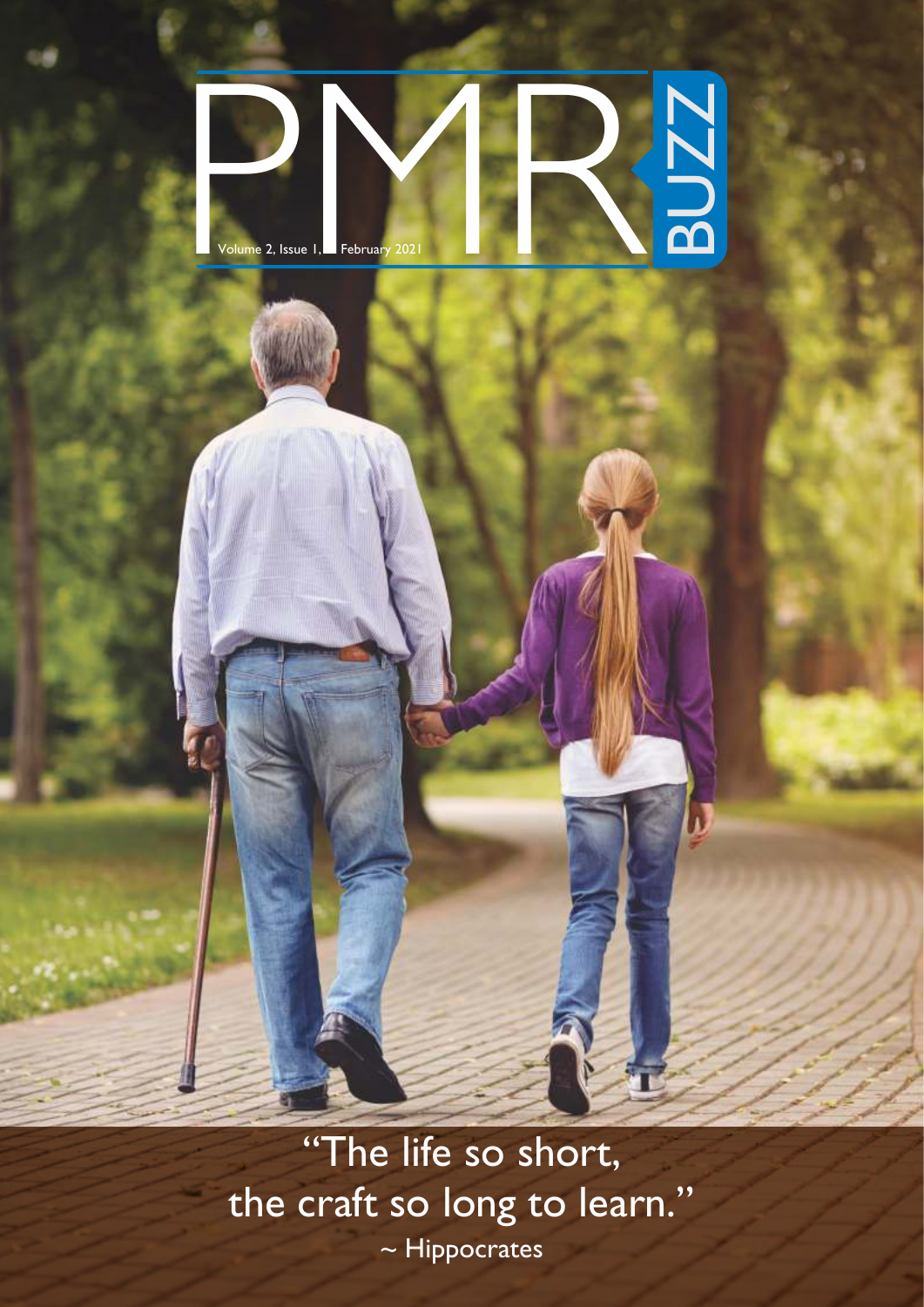

Dear Friends,

A very happy new year filled with new hopes and energy.

This is our first issue of 2021, entering the second year was possible only due to your encouragement and efforts from the contributors. We also thank IAPMR Executive Committee to recognise our efforts and giving us space on IAPMR website.

This edition includes interesting abstracts from some well known journals to kindle your academic desires.

So keep buzzing with **"PMR Buzz"**.

## - **Dr. Mrinal Joshi**

## **Contributors:**

- Dr. Ravi Gaur, Associate Professor, Department of PMR, AIIMS, Jodhpur.
- Dr. Navin BP, Assistant Professor, Department of Neurorehabilitation, NIMHANS, Bengaluru.
- Dr. Mahima Agrawal, Assistant Professor, Department of PMR, JLN Medical College, Ajmer.
- Dr. Harleen Uppal, Assistant Professor, Dr. Baba Saheb Ambedkar Medical College & Hospital, New Delhi.

## **Editor & Contributor:**

• Dr. Mrinal Joshi, Department of PMR, RRC, SMS Medical College & Hospital, Jaipur.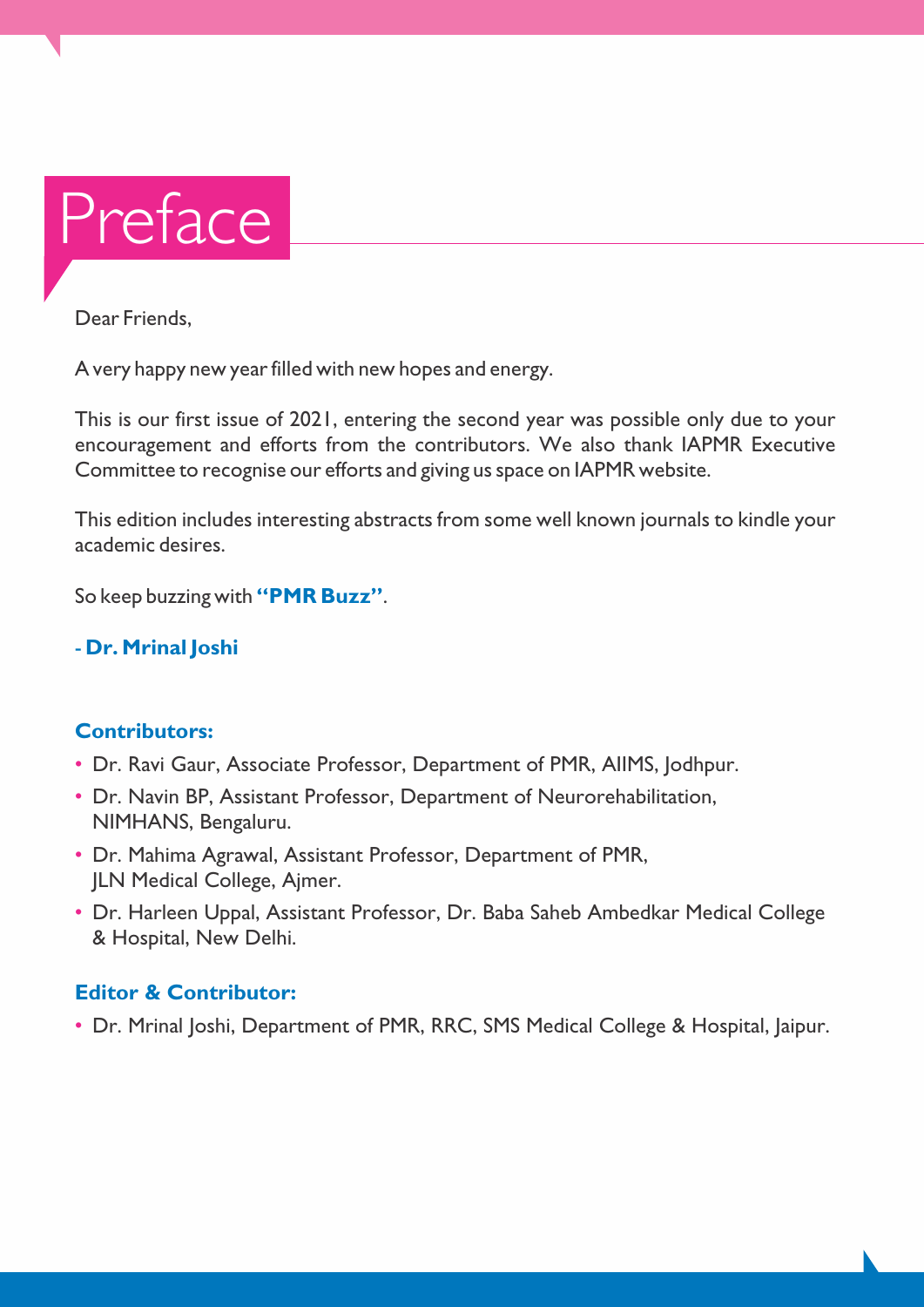# **Cognitive-communication skills and acute outcome following mild traumatic brain injury.**

LeBlanc J, Seresova A, Laberge-Poirier A, Tabet S, Correa JA, Alturki AY, Feyz M, de Guise E. Brain Injury. 2020 Sep; 12:1472-1479.

#### **Purpose**

Little is known about cognitive-communication skills post mild traumatic brain injury (mTBI). We aimed to determine how performance on cognitivecommunication measures in the acute recovery period relates to early outcome following complicated mTBI.

#### **Method**

Results of language and communication skill measures, demographic and accident-related data, length of stay (LOS), Glasgow Outcome Scale-Extended (GOSE) scores and discharge destinations were retrospectively gathered for 128 admitted patients with complicated mTBI.

#### **Results**

More than half of the individuals required rehabilitation services post discharge from hospital with over a third needing in-patient rehabilitation. Patients with poorer skills in auditory comprehension, verbal reasoning, confrontation naming, verbal fluency and conversational discourse were more likely to require in-patient rehabilitation. Subjects with worse skills in naming, conversational discourse and letter-category verbal fluency had a greater chance of being referred to out-patient rehabilitation services. Thus patients with both auditory comprehension and oral expression deficits were more likely to require in-patient services whereas those who had oral expression deficits but no significant difficulty in auditory comprehension were more often referred to out-patient services. Also, worse conversational discourse skills and semanticcategory naming ability were related to lower GOSE scores and the chance of a longer LOS was greater when letter-category naming was poorer.

#### **Conclusion**

The likelihood of individuals requiring rehabilitation services post mTBI was related to performance on several oral expression and auditory comprehension measures. It is therefore important to evaluate cognitive-communication skills early to determine rehabilitation needs.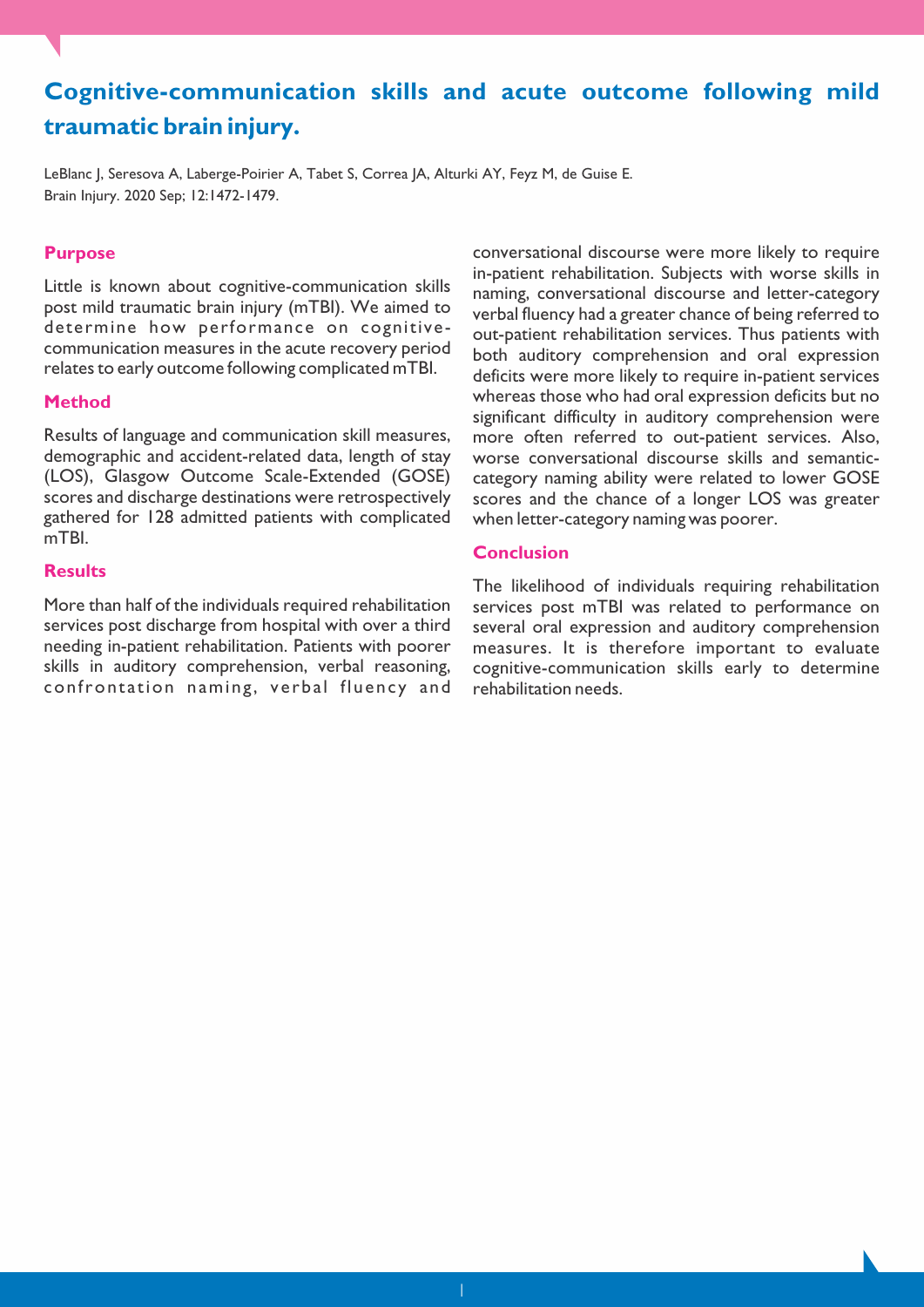## **Association of seizure co-morbidity with early hospital readmission among traumatic brain injury patients.**

Kwon M, Lekoubou A, Bishu KG, Ovbiagele B. Brain injury. 2020 Oct; 12:1625-1629.

#### **Objective**

To assess the frequency of seizure co-morbidity and its independent association with 30-day readmission rate among patients hospitalized with traumatic brain injury (TBI) in the United States.

#### **Methods**

The data source was the 2014 Nationwide Readmission Database. We included adults (Age  $\Box$ 18 years) with a primary discharge diagnosis of TBI, identified using the International Classification of Diseases, Ninth Revision, Clinical Modification (ICD-9-CM) codes 800.0, 801.9, 803.0, 804.9, 850.0–854.1, and 959.01. Seizures were diagnosed using the ICD-9-CM codes of 345.x and 780.39. Overall and across pre-specified groups 30 readmission rate was computed. Logistic regression analysis was used to identify independent predictors of 30-day readmission.

#### **Results**

Among 76,062 unweighted adults discharged with a diagnosis of TBI, 7,776 (10.14%) had a secondary discharge diagnosis of seizures.A total of 1,751 (2.3%) patients with a primary discharge diagnosis of TBI were readmitted within 30 days. On multivariate logistic analysis, patients discharged with a secondary diagnosis of seizures were 18% more likely to be readmitted within 30 days compared to those without seizures  $(OR 1.18, 95\% CI: 1.01 - 1.39, P = .42).$ 

#### **Conclusion**

One in 10 patients hospitalized with TBI in the US have a co-morbid seizure disorder. Seizure co-morbidity conferred 18% greater odds of being readmitted within 30 days.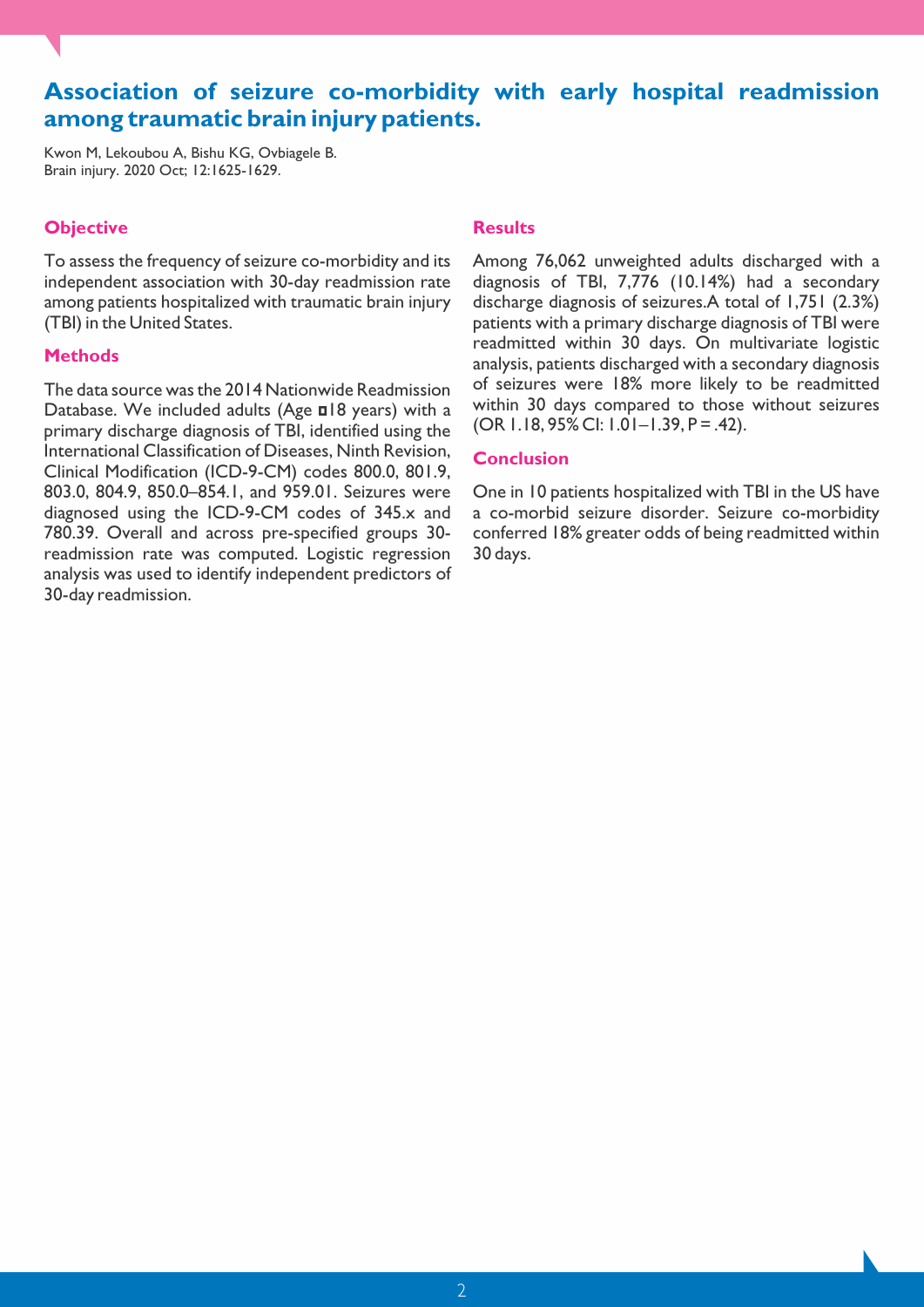## **Altered sexual function after central neurological system trauma is reflective of region of injury; brain vs spinal cord.**

Baguley IJ, Barden HL, Nott MT. Brain Injury. 2020 Nov; 13-14:1732-1740.

#### **Objective**

To compare and contrast the contributory effects of traumatic brain injury (TBI) and spinal cord injury (SCI) on sexual function and social relationship opportunities, hypothesizing that patterns of change in sexual function would follow etiology.

#### **Design**

Cross-sectional, case-matched survey of community living individuals with TBI, SCI or both (termed dual diagnosis).

#### **Participants**

Consecutive sample of participants with TBI ( $n = 25$ ), SCI ( $n = 24$ ) and dual diagnosis ( $n = 28$ ), an average 3.6 years post-rehabilitation discharge.

#### **Methods**

Participants were interviewed using a modified version

of the 'Sexuality after Spinal Injury Questionnaire.'

#### **Results**

Almost all respondents (97%) perceived adverse postinjury change in their experience of neurosexual function and/or social relationships. Physiological aspects of sexual function (e.g., erection, orgasm) were most affected by SCI whereas social relationships appeared more affected by TBI. People with dual diagnoses exhibited a combination of features. Participants with SCI (with or without TBI) were significantly more likely to have their concerns about sexual function discussed during rehabilitation than the TBI group.

#### **Conclusion**

TBI and SCI produce predictable impacts upon sexual function following injury, the impact of which were less frequently addressed during inpatient rehabilitation for those with TBI.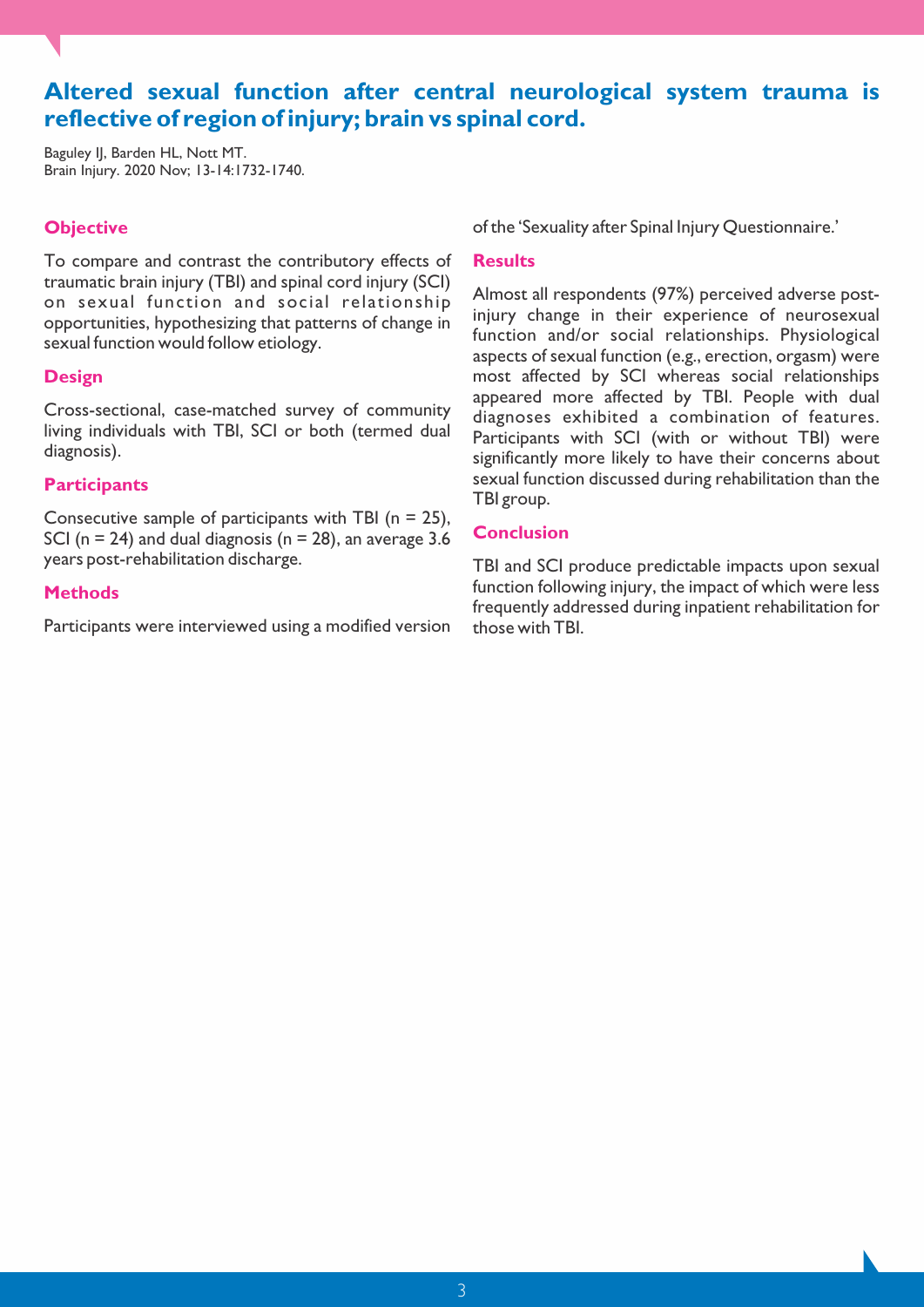## **White Matter Hyperintensities Predict Response to Language Treatment in Poststroke Aphasia.**

Varkanitsa M, Peñaloza C, Charidimou A, Caplan D, Kiran S. Neurorehabilitation and neural repair. 2020 Oct; 10:945-53.

#### **Background**

White matter hyperintensities (WMH) are a radiological marker of brain health that has been associated with language status in poststroke aphasia; however, its association with language treatment outcomes remains unknown.

#### **Objective**

To determine whether WMH in the right hemisphere (RH) predict response to language therapy independently from demographics and stroke lesion–related factors in poststroke aphasia.

#### **Methods**

We used the Fazekas scale to rate WMH in the RH in 30 patients with poststroke aphasia who received language treatment. We developed ordinal regression models to examine language treatment effects as a function of WMH severity after controlling for aphasia

severity, stroke lesion volume, time post onset, age, and education level. We also evaluated associations between WMH severity and both pre-treatment naming ability and executive function.

#### **Results**

The severity of WMH in the RH predicted treatment response independently from demographic and strokerelated factors such that patients with less severe WMH exhibited better treatment outcome. WMH scores were not significantly correlated with pretreatment language scores, but they were significantly correlated with pretreatment scores of executive function.

#### **Conclusion**

We suggest that the severity of WMH in the RH is a clinically relevant predictor of treatment response in this population.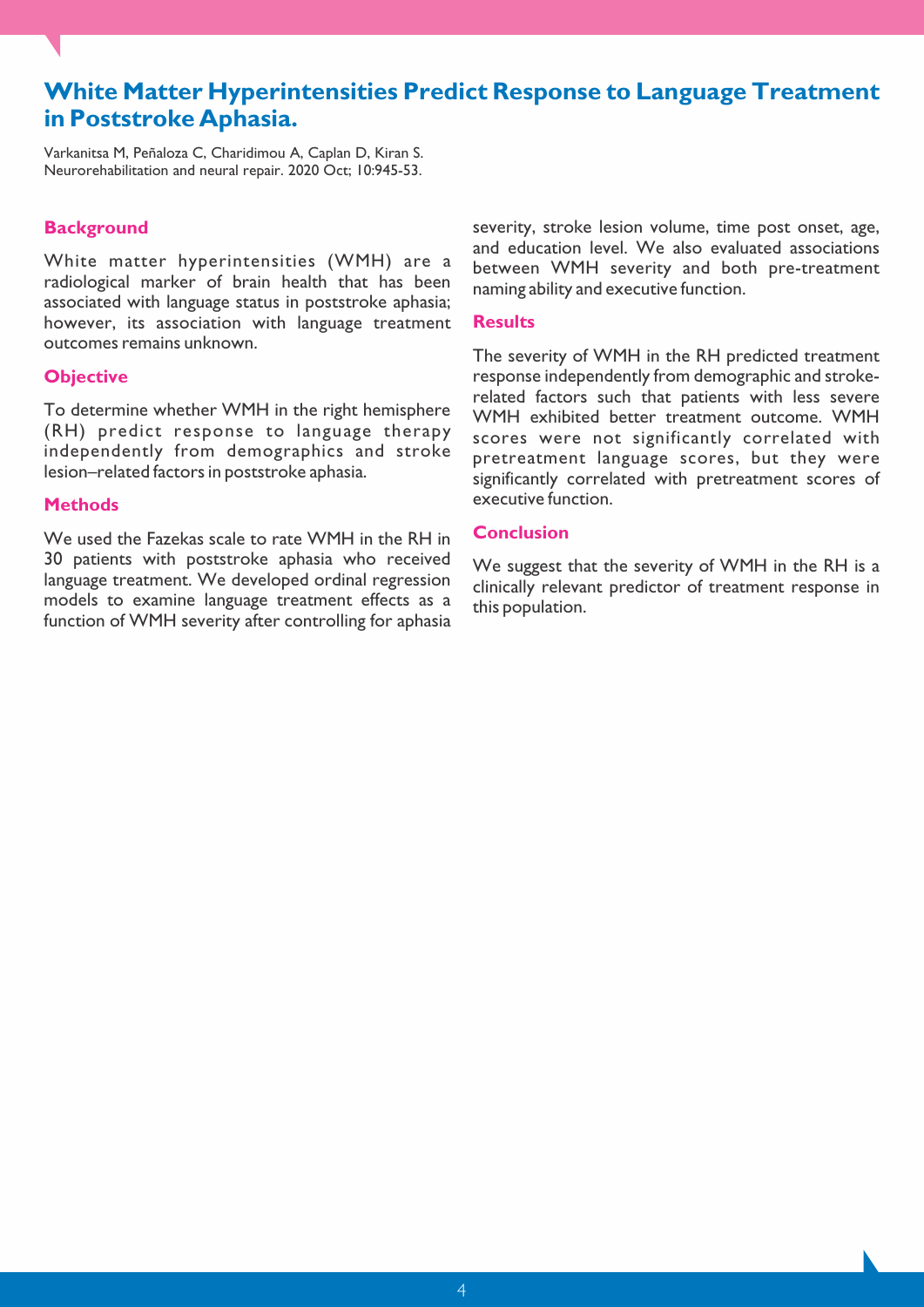## **Mental Imagery as a Rehabilitative Therapy for Neuropathic Pain in People With Spinal Cord Injury: A Randomized Controlled Trial.**

Kaur J, Ghosh S, Sahani AK, Sinha JK. Neurorehabilitation and Neural Repair. 2020 Nov; 11:1038-49.

#### **Background**

Pain of neuropathic origin in spinal cord injury (SCI) is unbearable and challenging to treat. Research studies conducted in the past have shown that mental imagery (MI) techniques have a significant impact on the reduction of symptoms of central neuropathic pain in people with SCI.

#### **Objectives**

The objective of this study was to evaluate the effect of MI training on pain intensity, neuropathic pain symptoms, and interference of pain with function in SCI.

#### **Methods**

A total of 42 SCI participants with central neuropathic pain (duration 6-12 months) were recruited and randomly allocated to MI or control groups. A MI training protocol was administered to MI group and for 30 min/d for 5 days. Outcome measures were assessed at baseline and at the end of 4 weeks.

#### **Results**

There was significant reduction in differences of mean [95% CI] scores of numeric rating scale ( $\Box$ 2.1 [CI  $\Box$ 2.78 to  $\blacksquare$  1.41]; P < .001) between groups. Mean [95% CI] total scores of Neuropathic Pain Symptom Inventory declined in MI group as compared with control group  $(A.52$  [CI  $\text{B}5.86$  to  $\text{B}3.18$ ]; P < .001). Similarly, Brief Pain Inventory interference scale total dropped significantly (P < .001) in MI group. Majority of participants in the MI group (55%) reported improvement in scores of Patients' Global Impression of Change scale as compared with control group where most of the participants (52%) reported no change.

#### **Conclusions**

This study shows the effectiveness of the MI protocol developed as a rehabilitative approach in improving central neuropathic pain in SCI.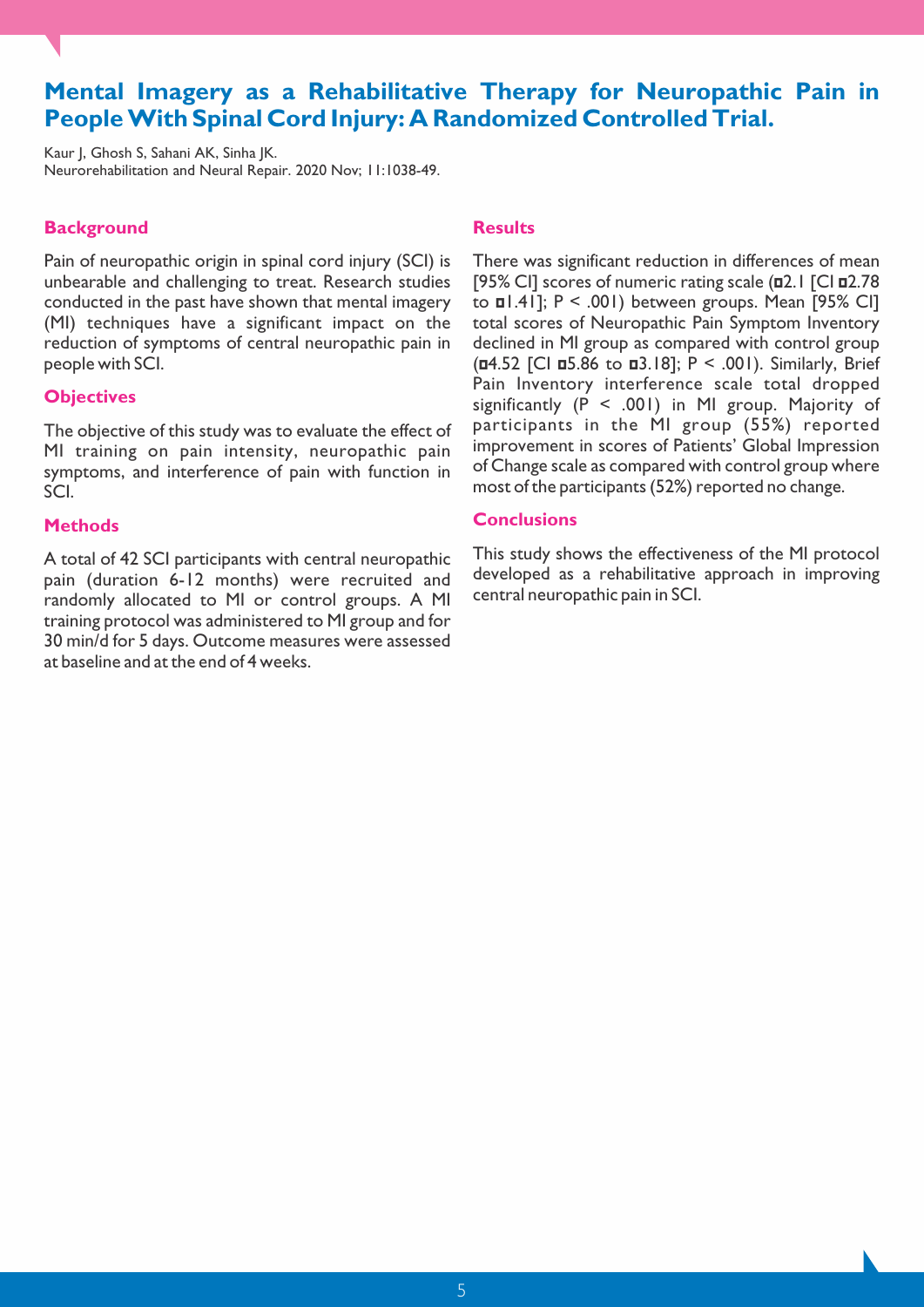## **Impairments in spatial navigation during walking in patients 70 years or younger with mild stroke.**

Hamre C, Fure B, Helbostad JL, Wyller TB, Ihle-Hansen H, Vlachos G, Ursin MH, Tangen GG. Topics in Stroke Rehabilitation. 2020 Nov 24:1-9.

#### **Background**

Spatial navigation, the ability to determine and maintain a route from one place to another, is needed for independence in everyday life. Knowledge about impairments in spatial navigation in people with mild stroke is scarce.

#### **Objectives**

To explore impairments in spatial navigation in patients 70 years after first-ever mild ischemic stroke (NIHSS 3) and to explore which variables are associated with these impairments 12 months later.

#### **Methods**

Patients were examined in the acute phase, and after 3 and 12 months. To assess impairments in spatial navigation, we used the Floor Maze Test (FMT), with time and FMT-errors as outcomes. Patients' perceived navigational skills were collected using self-report. Logistic regression was used to explore which variables (sociodemographic data, stroke characteristics, cognition, and mobility) were associated with impaired navigation ability.

#### **Results**

Ninety-seven patients (20 females) were included. The mean (SD) age was 55.5 (11.4) years. Timed FMT improved significantly from the acute phase to 12 months ( $p = 5.001$ ). At 12 months, 24 (24.7%) of the participants walked through the maze with errors, and 22 (22.7%) reported spatial navigational problems. The Trail Making Test (TMT)-B was the only variable from the acute phase associated with FMT-errors at 12 months, and being female was the only variable associated with self-reported navigational problems at 12 months.

#### **Conclusion**

Nearly one in four patients experienced spatial navigation problems 12 months after a mild stroke. Executive function (TMT-B), measured in the acute phase, was associated with navigational impairments (FMT-errors) at 12 months, and being female was associated with self-reported navigational problems.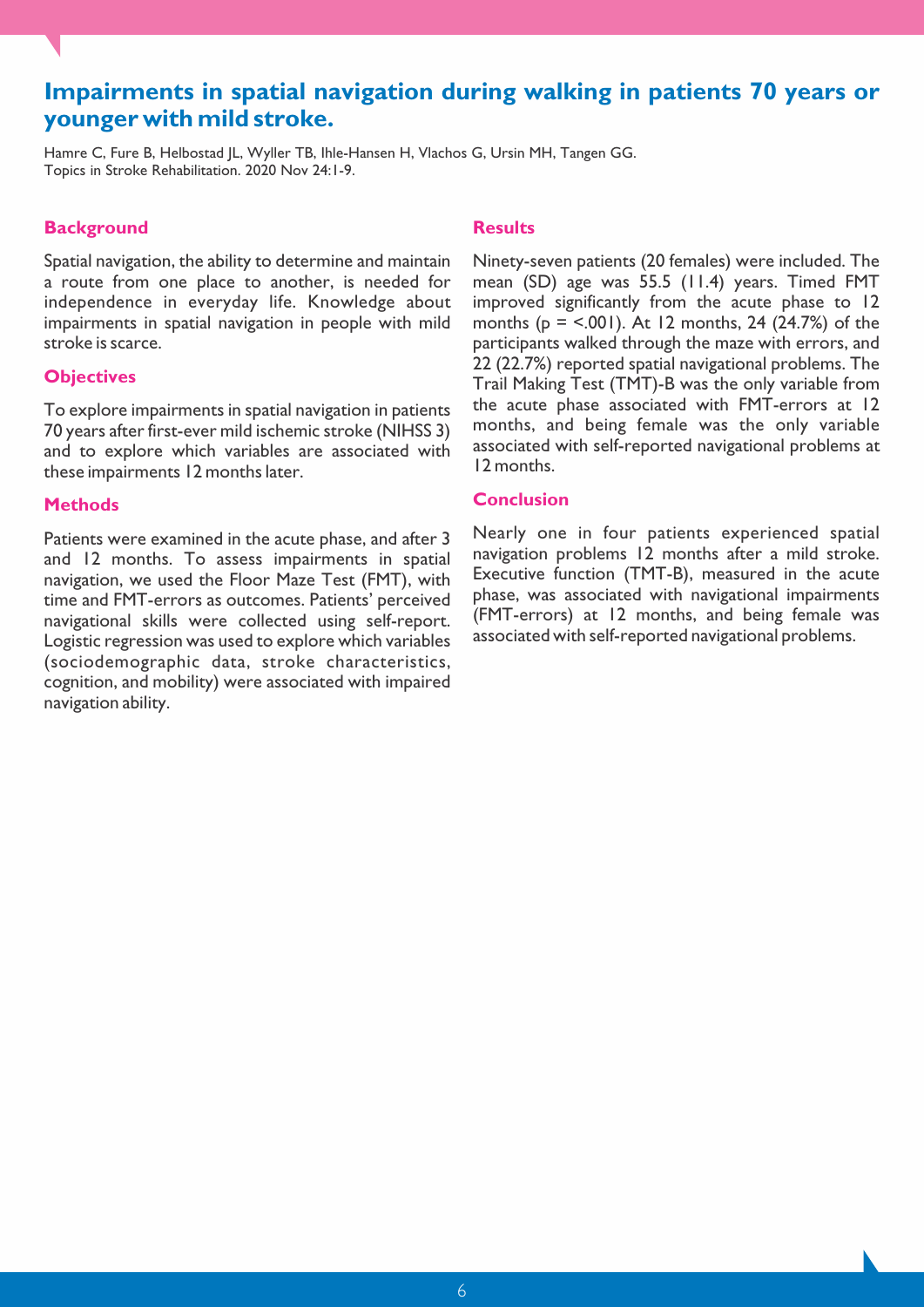## **Use of repetitive transcranial magnetic stimulation in the treatment of neuropsychiatric and neurocognitive symptoms associated with concussion in military populations.**

Bender Pape T, Oberman LM, Exley S, Philip NS, Siddiqi SH, Adamson MM, Brody DL. Journal of head trauma rehabilitation. 2020 Nov/Dec 6:388-400.

#### **Background**

Since the year 2000, over 342 000 military service members have experienced a concussion, often associated with chronic neuropsychiatric and neurocognitive symptoms. Repetitive transcranial magnetic stimulation (rTMS) protocols have been developed for many of these symptoms in the general population.

#### **Objective**

To conduct a scoping review of the literature on rTMS for neuropsychological and neurocognitive symptoms following concussion.

#### **Methods**

PubMed and Google Scholar search engines identified 9 articles, written in English, corresponding to the search terms TBI or concussion; and TMS or rTMS; and depression, PTSD, or cognition. Studies that were not therapeutic trials or case reports, did not have

neuropsychiatric or neurocognitive primary outcome measures, or described samples where 80% or more of the cohort did not have a TBI were excluded.

#### **Results**

There were no reports of seizures nor difference in the frequency or quality of other adverse events as compared with the broader rTMS literature, supporting the safety of rTMS in this population. Support for the efficacy of rTMS for the treatment of neuropsychiatric and neurocognitive symptoms, in this population, is limited.

#### **Conclusions**

Large-scale, innovative, neuroscience-informed protocols are recommended to elucidate the potential utility of rTMS for the complex neuropsychiatric and neurocognitive symptoms associated with military concussions.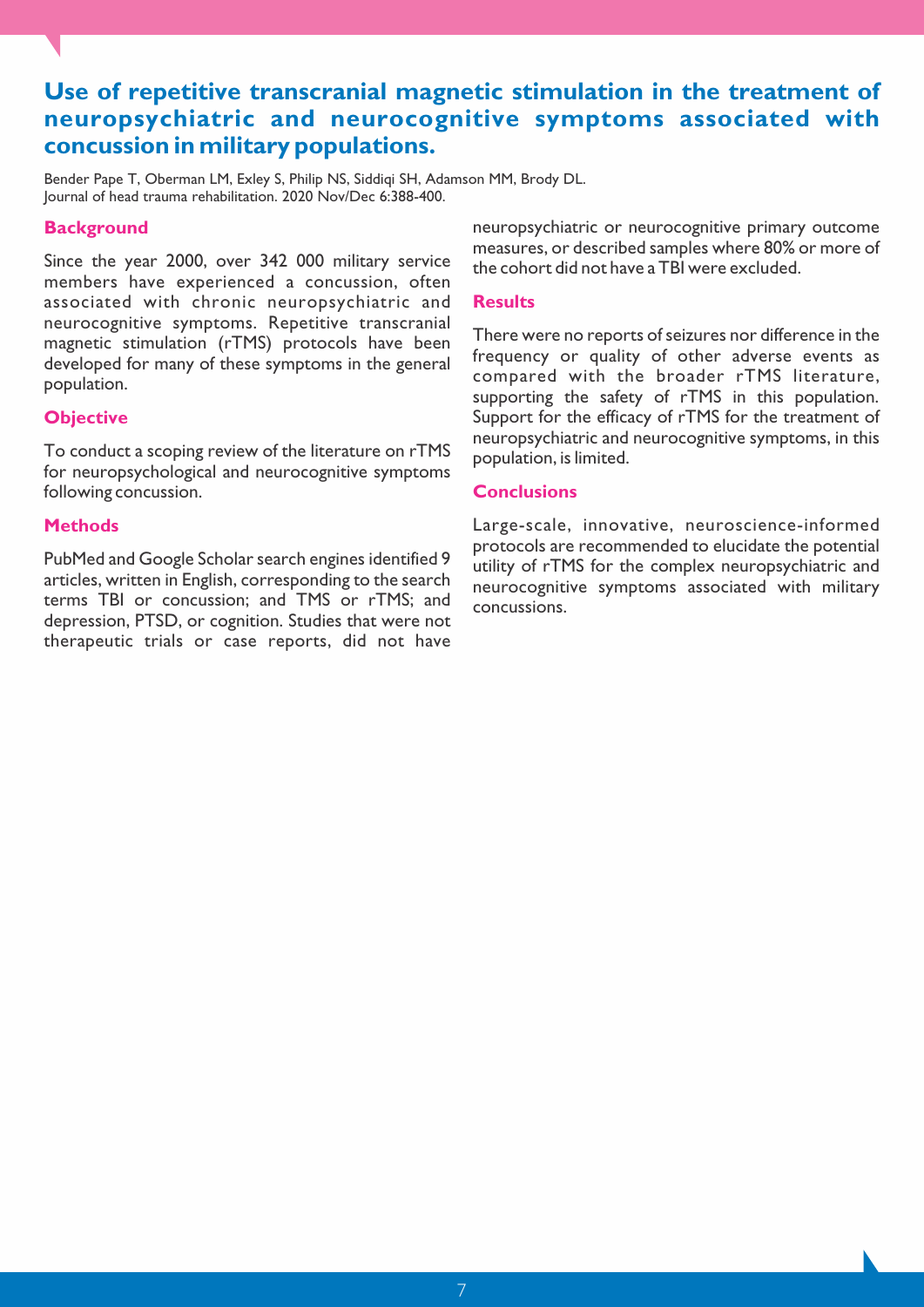## **Assessing Diagnostic and Severity Grading Accuracy of Ultrasound Measurements for Carpal Tunnel Syndrome Compared to Electrodiagnostics.**

Yin-Ting C, Miller Olson EK, Lee SH, Sainani K, Fredericson M. PM R. 2020 Dec 11.

#### **Introduction**

The combined sensory index (CSI) is the most sensitive electrodiagnostic criteria for carpal tunnel syndrome (CTS), and the CSI and Bland criteria have been shown to predict surgical treatment outcomes. The proposed ultrasound measurements have not been assessed against the CSI for diagnostic accuracy and grading of CTS severity.

#### **Objective**

The primary objective of this paper was to investigate the use of ultrasound evaluations for both diagnosis and assessment of severity grading of CTS in comparison to electrodiagnostic assessment.

#### **Design**

All patients underwent an electrodiagnostic evaluation using the CSI and Bland severity grading. Each patient underwent an ultrasound evaluation including cross sectional area (CSA), the change in CSA from the forearm to the tunnel (DCSA), and the wrist-forearm ratio (WFR). These measurements were assessed for diagnostic and severity grading accuracy using the CSI as the gold standard.

#### **Setting**

Tertiary academic center

#### **Participants**

All patients referred for electrodiagnostic evaluation for CTS were eligible for the study. Only those with idiopathic CTS were included and those with prior CTS treatment were also excluded. Ninety-five patients were included in the study.

#### **Interventions**

Not Applicable.

#### **Outcome Measures**

The primary study outcome measure was concordance between CSI diagnosis and severity categories and the ultrasound measurements. Both outcomes were also assessed using Bland criteria.

#### **Results**

Optimal cut-points for diagnosis of CTS were found to be CSA  $\geq$ 12 mm<sup>2</sup>, DCSA  $\geq$ 4 mm<sup>2</sup>, WFR  $\geq$ 1.4. Using these cut-points, C-statistics comparing diagnosis of CTS using ultrasound measurements versus using the CSI ranged from 0.893-0.966. When looking at CSI severity grading compared to DCSA, however, the Cstatistics were 0.640-0.661 with substantial overlap between severity groups.

#### **Conclusion**

While ultrasound measurements had high diagnostic accuracy for CTS based on the CSI criteria, ultrasound measurements were unable to adequately distinguish between CSI severity groups among patients with CTS.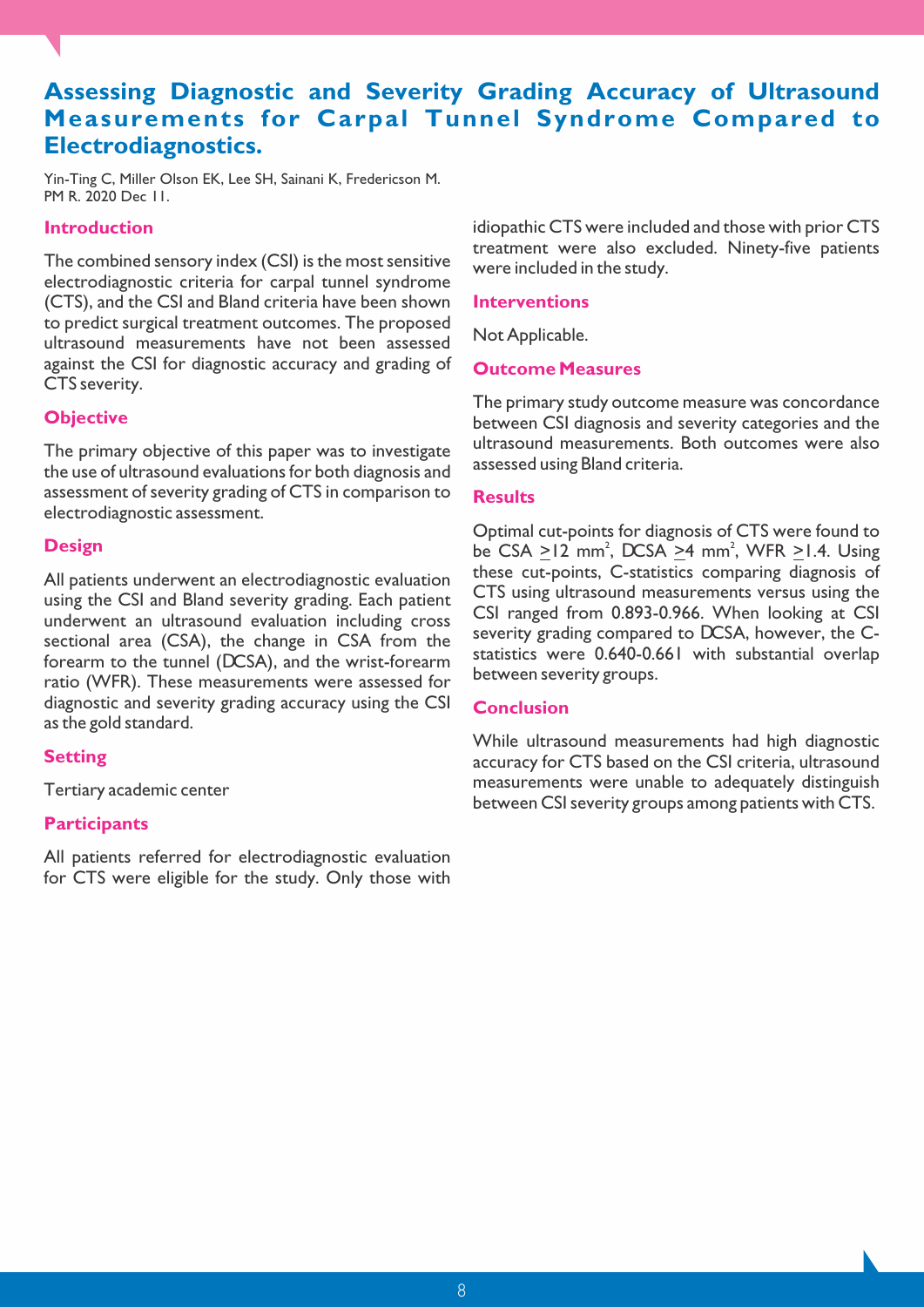## **Long-Term Observational Results from the ASPIRE Study: OnabotulinumtoxinA Treatment for Adult Lower Limb Spasticity.**

Esquenazi A, Bavikatte G, Bandari DS, Jost WH, Munin MC, Tang SFT, Largent J, Adams AM, Zuzek A, Francisco GE. PM R. 2020 Nov 5.

#### **Introduction**

OnabotulinumtoxinA treatment for spasticity varies according to numerous factors and is individualized to meet treatment goals.

#### **Objective**

Explore real-world onabotulinumtoxinA utilization and effectiveness in patients with lower limb spasticity from the Adult Spasticity International Registry (ASPIRE) study.

#### **Design**

2-year, multicenter, prospective, observational registry (NCT01930786).

#### **Setting**

54 international clinical sites.

#### **Patients**

Adults (naïve or non-naïve to botulinum toxin[s] treatment for spasticity, across multiple etiologies) with lower limb spasticity related to upper motor neuron syndrome.

#### **Interventions**

OnabotulinumtoxinA administered at the clinician's discretion.

#### **Main Outcome Measures**

OnabotulinumtoxinA treatment utilization, clinician and patient-reported satisfaction.

#### **Results**

In ASPIRE, 530 patients received  $\geq$  1 onabotulinumtoxinA treatment for lower limb spasticity (mean age, 52 years; stroke, 49.4%; multiple sclerosis 20.4%). Equinovarus foot was treated most often (80.9% of patients), followed by flexed knee (26.0%), stiff extended knee (22.5%), and flexed toes (22.3%). OnabotulinumtoxinA doses ranged between 10-1100 U across all presentations. Electromyography (EMG) was most commonly used for injection localization  $(241.1\%$  of treatment sessions). Despite low patient response on the satisfaction questionnaire, clinicians (94.6% of treatment sessions) and patients (84.5%) reported satisfaction/extreme satisfaction that treatment helped manage spasticity, and clinicians (98.3%) and patients (91.6%) would probably/definitely continue onabotulinumtoxinA treatment. These data should be interpreted with care. 21 adverse events (AEs) in 18 patients (3.4%) were considered treatmentrelated. 67 patients (12.6%) reported 138 serious AEs; 3 serious AEs in 2 patients (0.4%) were considered treatment-related. No new safety signals were identified.

### **Conclusions**

ASPIRE provides long-term observational data on the treatment of lower limb spasticity with onabotulinumtoxinA. Real-world data from this primary analysis can help to guide the clinical use of onabotulinumtoxinA to improve spasticity management.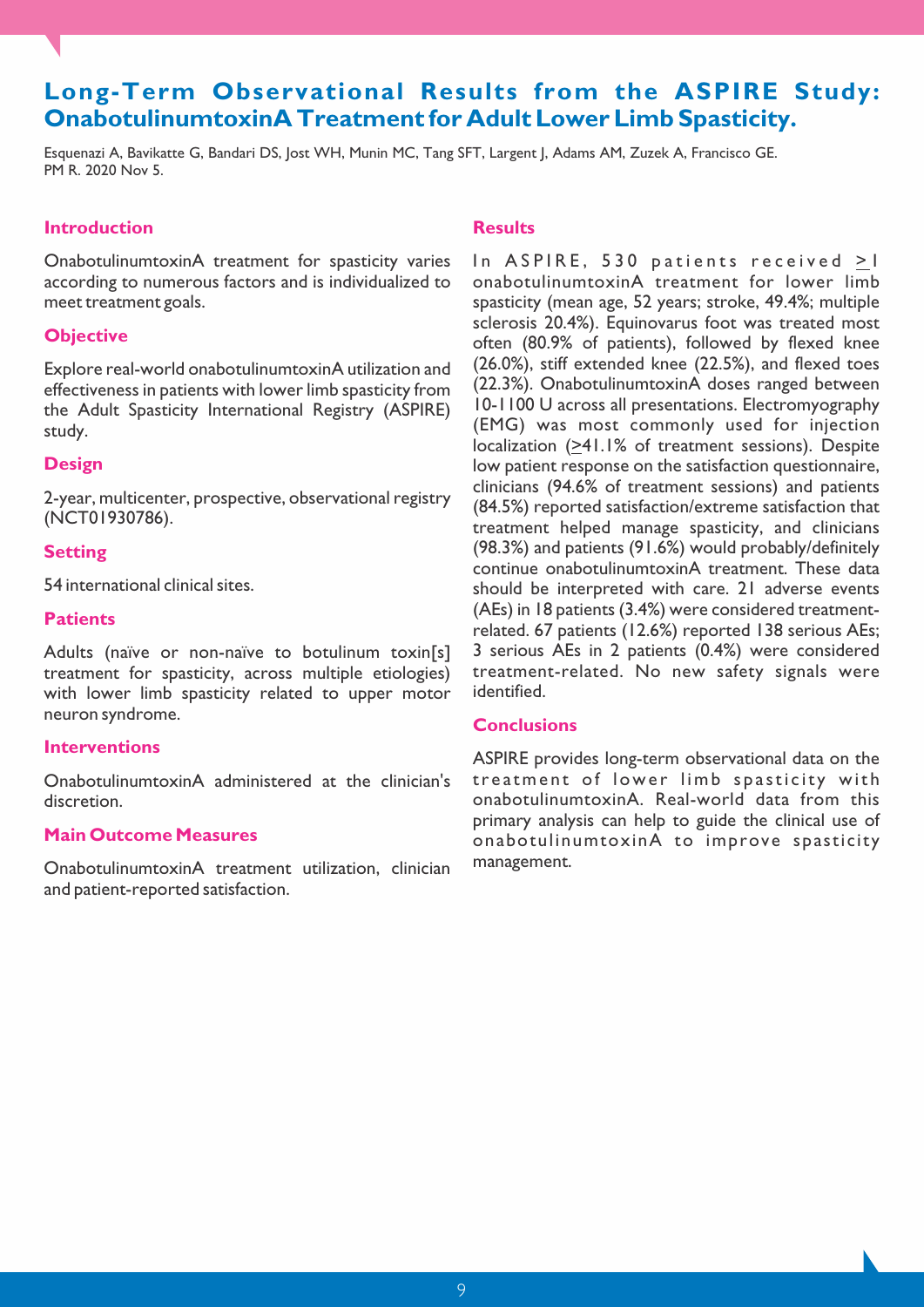## **Systematic Review and Meta-Analysis of Nonoperative Platelet-Rich Plasma Shoulder Injections for Rotator Cuff Pathology.**

Lui M, Shih W, Yim N, Brandstater M, Ashfaq M, Tran D. PM R. 2020 Nov 1.

#### **Background**

Platelet-rich plasma (PRP) injections have been introduced to augment the recovery of patients with shoulder pathology. While multiple studies have been published, no large-scale trials or meta-analyses have assessed the efficacy of non-operative shoulder PRP injection.

#### **Objective**

To assess the efficacy of non‐operative PRP shoulder injection in rotator cuff pathology for pain as measured by the visual analog scale (VAS) and range of motion (ROM).

#### **Design**

Two authors independently screened the Medline and Cochrane databases to include prospective studies that reported VAS and ROM outcomes for non-operative shoulder PRP injections for rotator cuff pathology. Study quality was assessed using the revised Cochrane Collaboration risk-of-bias tool and modified Downs and Black checklist. Subsequent meta-analysis was performed to determine the effect of non-operative PRP injections on pain and ROM 3 to 12 months postintervention.

#### **Results**

Six studies met systematic review criteria. The included studies used different PRP formulations (concentration, leukocyte count), injection protocols (approach, injection number), and varied study designs. Three studies concluded that PRP provided no significant benefit for pain and ROM when compared to physical therapy. Within-group meta-analysis of six fairly heterogeneous studies ( $1^2$  77.8%) demonstrated a statistically significant (p < .001) improvement in pain 3 to 12 months after PRP injection. Within-group metaanalysis for four studies for shoulder flexion and abduction was found to be too heterogeneous to derive meaningful results.

#### **Conclusion**

There is a limited quantity of high-quality studies that assess the efficacy of non-operative PRP shoulder injection for pain and ROM. Systematic review of PRP injections did not demonstrate an improvement in pain or ROM compared to physical therapy. While withingroup meta-analysis of non-operative PRP statistically showed that non-operative PRP improved pain, the lack of adequate negative controls precludes the ability to conclude whether improvements were due to natural recovery or non-operative PRP.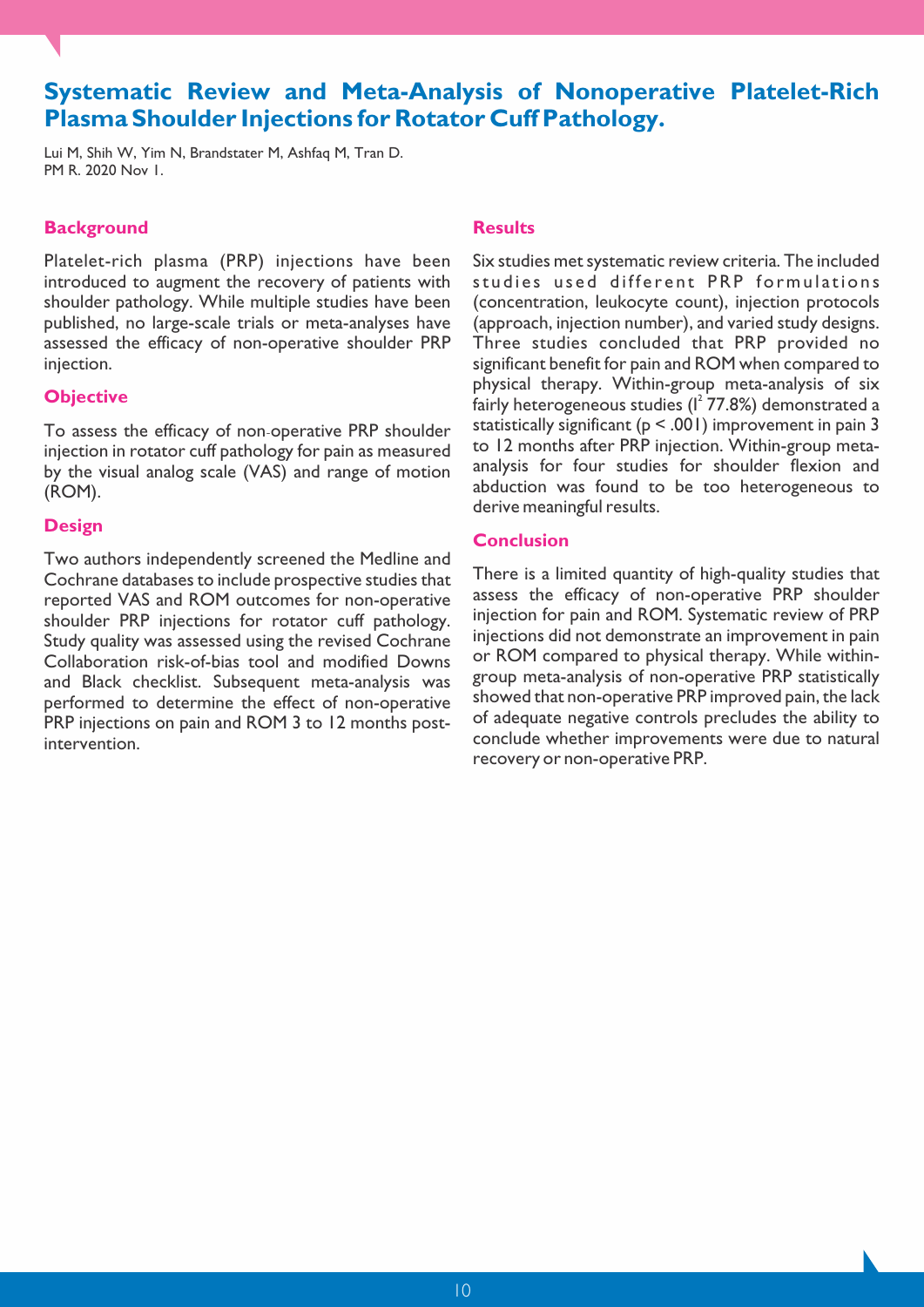## **The Levels of Insulin-Like Growth Factor in Patients with Myofascial Pain Syndrome and in Healthy Controls.**

Grosman-Rimon L, Vadasz B, Parkinson W, Clarke H, Katz JD, Kumbhare D. PM R. 2020 Oct 7.

#### **Background**

Insulin‐like growth factor-1 (IGF-1) plays an important role in muscle maintenance and repair. The role of IGF-2 in the muscle is less clear.

#### **Objective**

To compare the levels of IGF-1 and IGF-2 in participants with acute myofascial pain syndrome (MPS) versus healthy controls and to determine whether age, gender, body mass index (BMI), region of pain, and pain intensity are associated with IGF levels.

#### **Design**

A case-control study design included a total of 74 participants.

#### **Setting**

Hospital emergency department.

#### **Participants**

Participants presenting with acute MPS ( $n = 43$ ) and non-MPS controls (n = 31).

#### **Main Outcome Measures**

Serum IGF-1 and IGF-2 (pg/mL) were measured in participants with MPS within  $24n$  hours of symptom onset, and in non-MPS controls. Group and gender differences in serum IGF-1 and IGF-2 were assessed, with group and gender as factors, while controlling for age and BMI.

#### **Results**

The mean IGF-1 levels were not significantly different between MPS and controls (88 554.1, confidence interval [CI], 79 724.4-97 383.7 vs. 97 911.2, CI, 85 322.8-110 493.6). Significant differences were also not observed in IGF-1 levels between men and women with MPS nor between men and women in the control group. Mean levels of IGF-2 were significantly lower in patients with MPS than in controls (226 608.9, CI, 180 057.3-273 160.5 versus 460 343.9, CI, 387 809.4-532 878.2, P < .001). There were no significant gender differences in the levels of IGF-2 in patients with MPS. Mean IGF-2 levels (pg/mL) of men and women with MPS were lower (253 343.0, CI, 179 891.0-326 795.0, and 204 524.2, CI, 141 176.4-267 872.0, respectively) than those of healthy men and women (428 177.2, CI, 368 345.7-488 008.6, and 511 274.4, 355 178.6-687 370.1, respectively). Lower BMI and younger age were associated with higher levels of IGF-2. Pain intensity was associated with IGF-2 but not with IGF-1, whereas region of pain was not associated with either IGF-1 or IGF-2 levels.

#### **Conclusions**

IGF-2 levels were lower in patients with acute MPS versus healthy controls with no gender differences, and IGF-1 levels were not different among the groups. Future studies should investigate the role of IGF-2 in muscle maintenance and repair in MPS.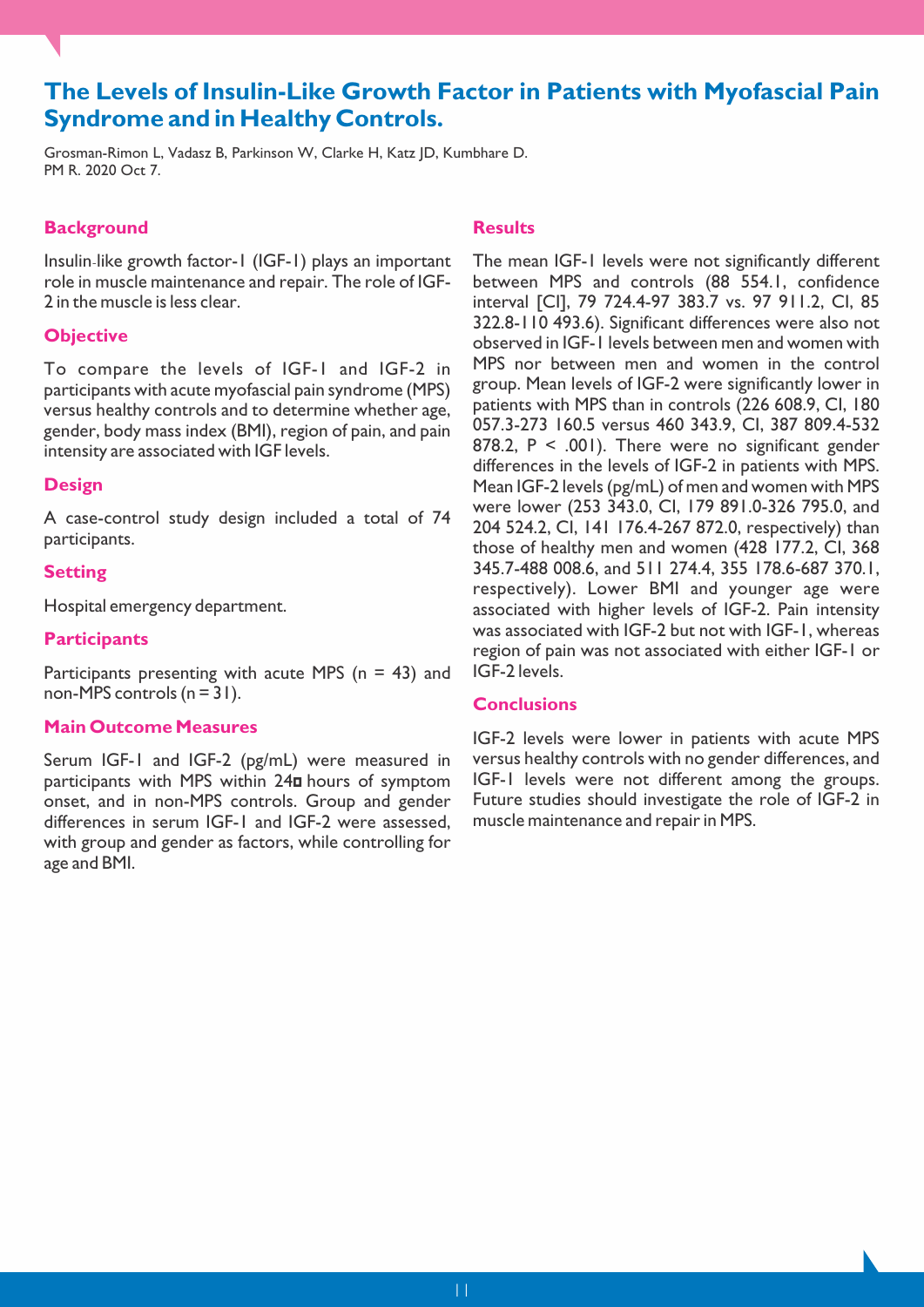## **Effect of Strength Training on Glycemic Control and Adiponectin in Diabetic Children.**

Petschnig, Renate; Wagner, Thomas; Robubi, Armin; Baron, Ramon Medicine & Science in Sports & Exercise. 2020;52(10):2172-2178.

#### **Purpose**

This study aimed to examine the effect of isolated supervised progressive resistance training with duration of more than 32 wk on muscle strength, metabolic control and adiponectin.

#### **Method**

Twenty-one children with type 1 diabetes mellitus were separated into an intervention group (IG) ( $n = 11$ age  $11.0 \pm 0.8$ ) and a control group (CG) (n = 10 age  $11.30 \pm 0.7$ ) without training to control for the effect of progressive resistance training on muscle strength, hemoglobin (HbA)1C and adiponectin. All parameters were assessed before and after a period of 32 wk. No attempt was made to change diet and the daily behaviors during the study in both groups.

#### **Results**

After a period of 32 wk, upper and lower limb strength increased significantly ( $P < 0.05$ ) in the IG, whereas no

changes occurred in the CG. In the IG, HbA1C decreased significantly after 32 wk but not after 17 wk  $(P < 0.00)$ , whereas HbA1C increased in the CG  $(P <$ 0.007). Adiponectin increased significantly (P < 0.000) only in the IG. Self-monitored blood glucose levels, measured before and after each session, showed a significant reduction ( $P < 0.00$ ) of 26.5%  $\pm$  4.4% after each session. Effect size (ES) for the strength training on limb strength was medium (d = 0.464 to d = 0.661), the ES for strength training on HbA1C ( $d = 1.292$ ) and the ES for strength training on adiponectin  $(d = 1.34)$  was large. There was no hypoglycemia as the result of training.

#### **Conclusions**

An isolated supervised progressive resistance training two times a week in children with type 1 diabetes mellitus must last at least 32 wk to get a significant decrease in blood glucose level HbA1C. In addition, exercise-induced increase in adiponectin improves insulin sensitivity.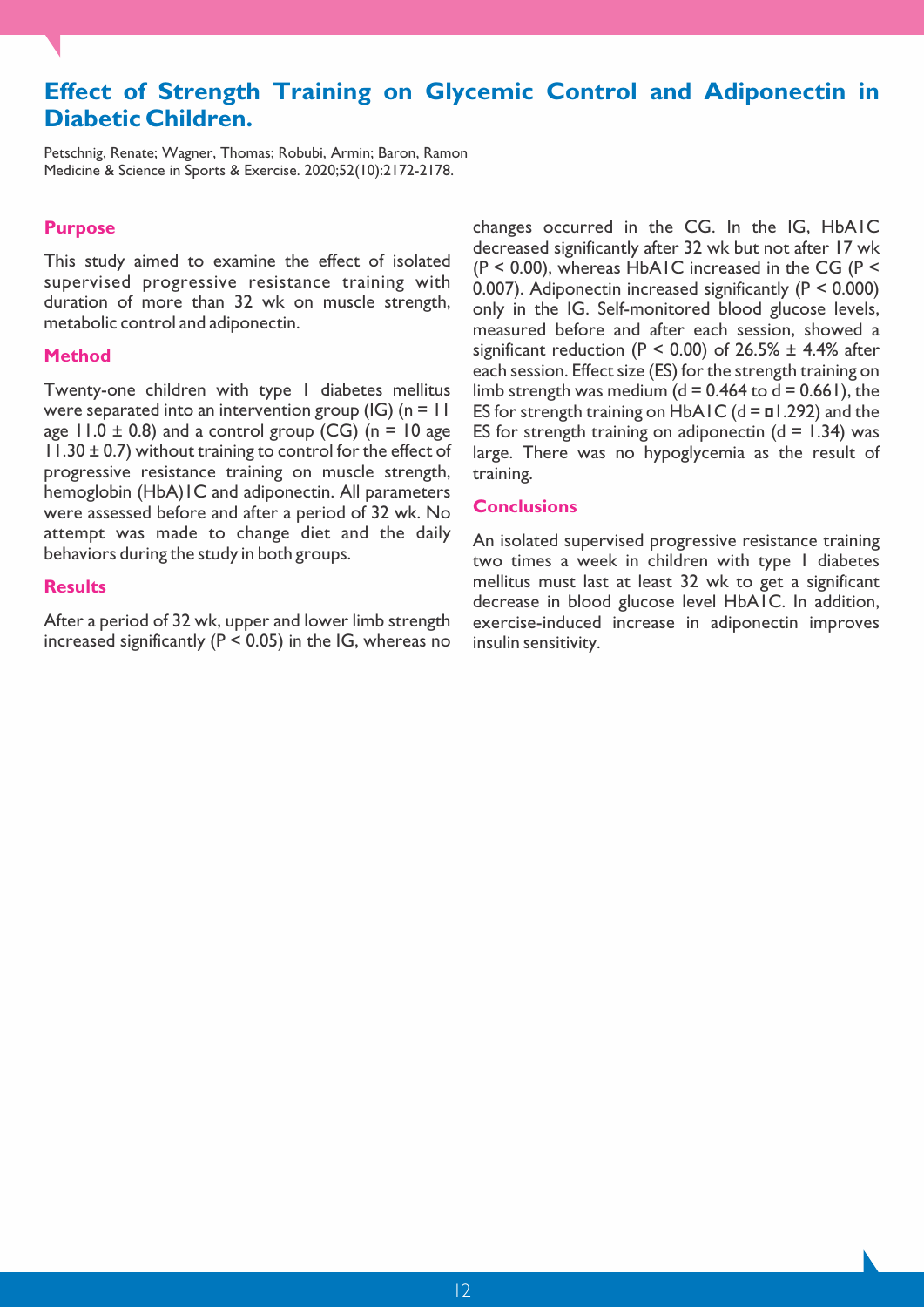## **Is There a Link between Stress and Cognition, and Capacity to Execute Motor Skill?**

Serpell, Benjamin G.; Waddington, Gordon; Mcgrath, Braden; Cook, Christian J. Medicine & Science in Sports & Exercise. 2020;52(11):2365-2372.

#### **Purpose**

This study aimed to examine the link between stress (measured via salivary cortisol and testosterone), cognition (measured via pupillometry, with greater pupil constriction and reduced pupil constriction latency associated with increased attention and improved information processing), and motor skill capacity (measured via somatosensory processing).

#### **Methods**

Twenty-five professional rugby players participated in this study. Saliva samples were collected upon waking, before pupillometry and somatosensory processing testing, and after testing. Testing times varied for participants; however, it was always in the morning, and the order of testing was randomized.

#### **Results**

Very small differences in hormone concentrations were seen across the morning (effect size  $= 0.01$ ). Moderate to large differences in left eye pupil constriction for direct (left eye) versus consensual

(right eye) stimulus were also seen (P < 0.01; effect size = 0.51 to 1.04). No differences for pupil constriction latency were seen for direct versus consensual stimulus. Some positive weak to moderate relationships were seen for testosterone and pupil constriction latency ( $r = 0.37$  to 0.39,  $P < 0.05$ ). Moderate to strong inverse relationships were seen for hormones with left eye pupil constriction difference between direct and consensual stimulus, and for pre- to posttest testosterone-to-cortisol ratio decline with left eye pupil constriction for direct and consensual stimulus ( $r = 0.41$  to 0.52,  $P < 0.05$ ). Weak to moderate inverse relationships for testosterone-to-cortisol ratio decline and somatosensory processing were seen  $(r =$ 0.36 to 0.47,  $P < 0.05$ ).

#### **Conclusion**

Stress may affect ability to receive information and ability to execute motor tasks. Thus, stress may compromise ability to make appropriate objective decisions and consequently execute skill/task behaviour. Strategies to help mitigate negative stress responses are noted.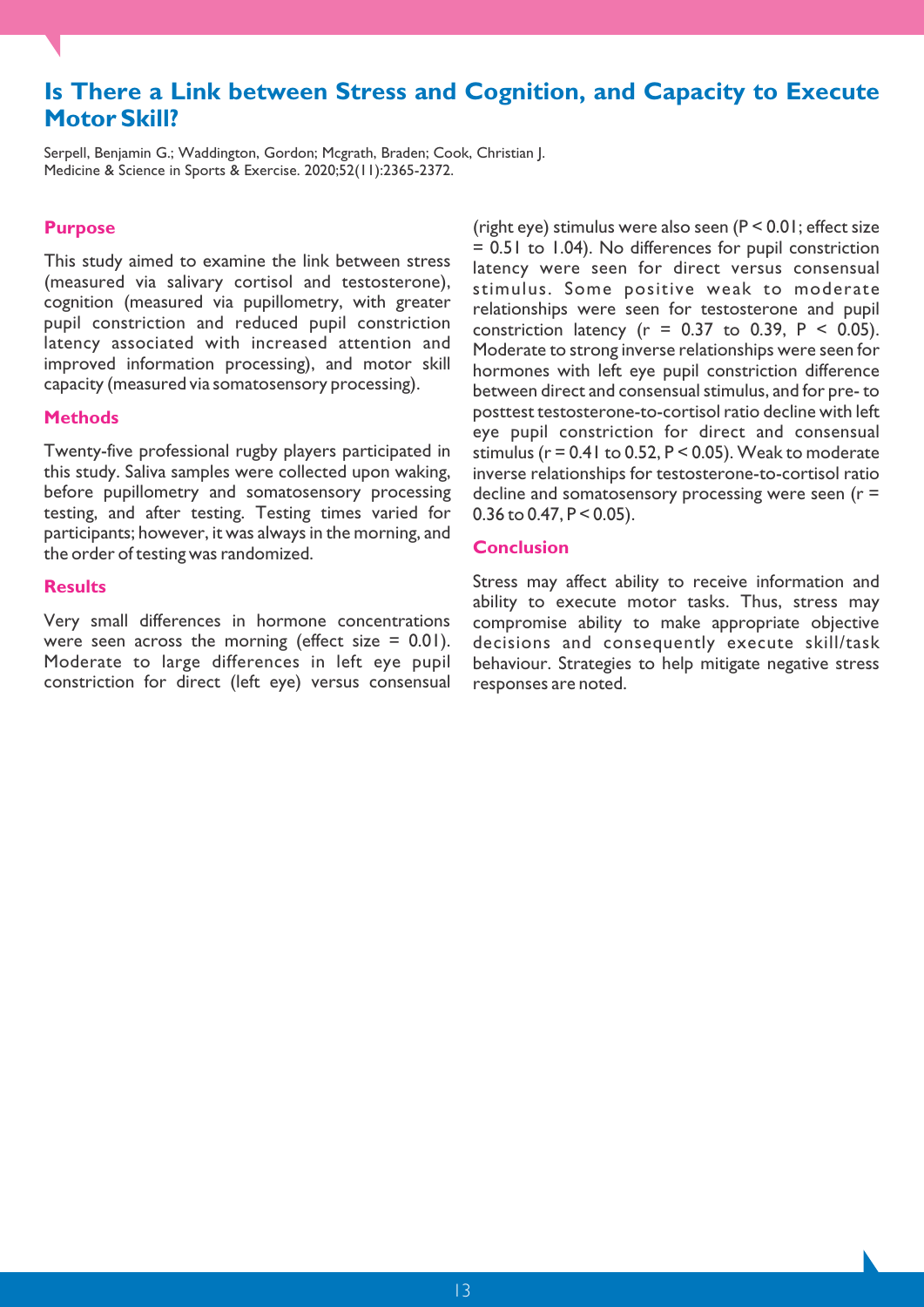## **Categorizing 10 Sports According to Bone and Soft Tissue Profiles in Adolescents.**

Agostinete, Ricardo Ribeiro; Fernandes, Romulo Araújo; Narciso, Pedro Henrique; Maillane-Vanegas, Santiago; Werneck, André Oliveira; Vlachopoulos, Dimitris Medicine & Science in Sports & Exercise. 2020;52(11):2673-2681.

#### **Purpose**

Considering the different loading and training characteristics of the sports practiced during growth, it is important to specify and categorize the bone and soft tissue adaptations in adolescent athletes. This study aimed to categorize 10 different loading sports and a nonsport group and identify the differences in bone density and soft tissues.

#### **Methods**

The sample included 625 adolescents (10 to 17 yr of age) of 10 sports (soccer, basketball, volleyball, track and field, judo, karate, kung fu, gymnastics, baseball, and swimming) and a nonsport group. Dual-energy x-ray absorptiometry assessed areal bone mineral density (aBMD), bone mineral apparent density (BMAD), and soft tissues (lean soft tissue and fat mass). The results were adjusted for sex, peak height velocity status, lean soft tissue, fat mass, and weekly training volume.

#### **Results**

The comparisons among groups showed that soccer had the highest whole-body aBMD (mean ± SEM: 1.082  $\pm$  0.007 g.cm-2) and lower limb aBMD (1.302  $\pm$  0.010 g.cm-2). Gymnastics presented the highest upper limb  $a$ BMD (0.868  $\pm$  0.012 g.cm-2) and whole-body BMAD  $(0.094 \pm 0.001 \text{ g.cm-3})$ . Swimming presented the lowest aBMD values in all skeletal sites (except at the upper limbs) and whole-body BMAD. The soft tissue comparisons showed that soccer players had the highest lean soft tissue (43.8  $\pm$  0.7 kg). The lowest fat mass was found in gymnasts  $(8.04 \pm 1.0 \text{ kg})$ .

#### **Conclusion**

The present study investigated and categorized for the first time 10 different sports according to bone density and soft tissue profiles. Soccer and gymnastics sport groups were found to have the highest bone density in most body segments, and both sports were among the groups with the lowest fat mass.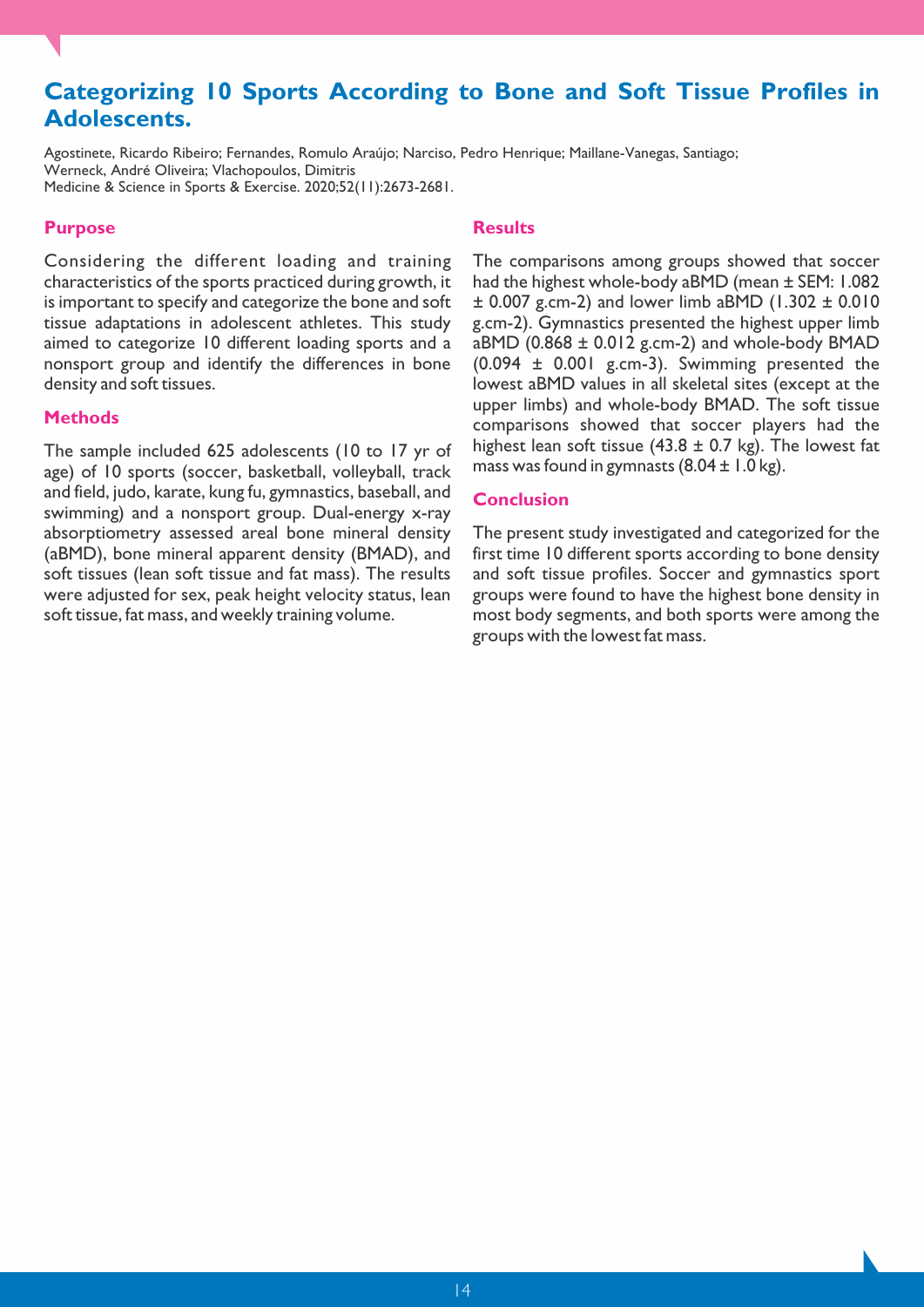## **Clinicians initial experiences of transition to online interdisciplinary pain rehabilitation during the covid-19 pandemic.**

Vera A. Baadjou, Marlies den Hollander, Thijs van Meulenbroek, Jeanine A. Verbunt, Inge Timmers Journal of Rehabilitation Medicine 2020;3(5):

#### **Objective**

Public health legislation during the COVID-19 pandemic has resulted in forced transitioning to the use of remote care in order to continue the provision of pain rehabilitation worldwide. The objective of this study was to gain insight into clinicians´ initial experiences with the provision of interdisciplinary pain rehabilitation via videoconferencing.

#### **Design**

Observational, cross-sectional design.

#### **Participants**

Twelve team members (specialists in rehabilitation medicine -MD, psychologists, physiotherapists and occupational therapists) from a tertiary expertise centre in pain rehabilitation.

#### **Methods**

Quantitative and qualitative data were collected via a digital survey. Theme-based content analysis was performed for qualitative data.

#### **Results**

The themes that emerged were: the compulsory context; prerequisites for proper use of videoconferencing methods, which are strongly associated with the clinicians´ experiences; changes experienced in specific components of pain rehabilitation; and overarching changes experienced, including opportunities and limitations (sub-themes: therapeutic relationship, system involvement, efficiency, hands-on possibilities, interdisciplinary teamwork, and formalities). Overall, clinicians

expressed moderate agreement with the statements that the quality of the pain rehabilitation programme can be maintained using videoconferencing, and that the COVID-19 pandemic offers opportunities for growth and innovation in telehealth.

#### **Conclusion**

It is feasible to provide valid and satisfactory pain rehabilitation via videoconferencing. This study identified facilitators and barriers to the use of videoconferencing, and great potential for integrating aspects of telehealth into standard care after the pandemic.

#### **Lay Abstract**

Legislation during the COVID-19 pandemic forced transitioning to remote care to continue pain rehabilitation treatment. In this study, first experiences with interdisciplinary pain rehabilitation by videoconferencing were gathered. Both qualitative and quantitative data were collected from team members of a pain rehabilitation team via a digital survey. Overall, clinicians reported that videoconferencing is a valid way to continue care in times when legalisation does not allow for standard face-to-face care. Furthermore, clinicians see opportunities to integrate aspects of telehealth into standard care after the COVID-19 pandemic. However, several limitations and restrictions have been experienced, such as the lack of a physical examination and questions about long-term effectiveness of the treatment. In addition, further investigation is needed to investigate whether pain rehabilitation provided by videoconferencing reaches quality standards of regular care.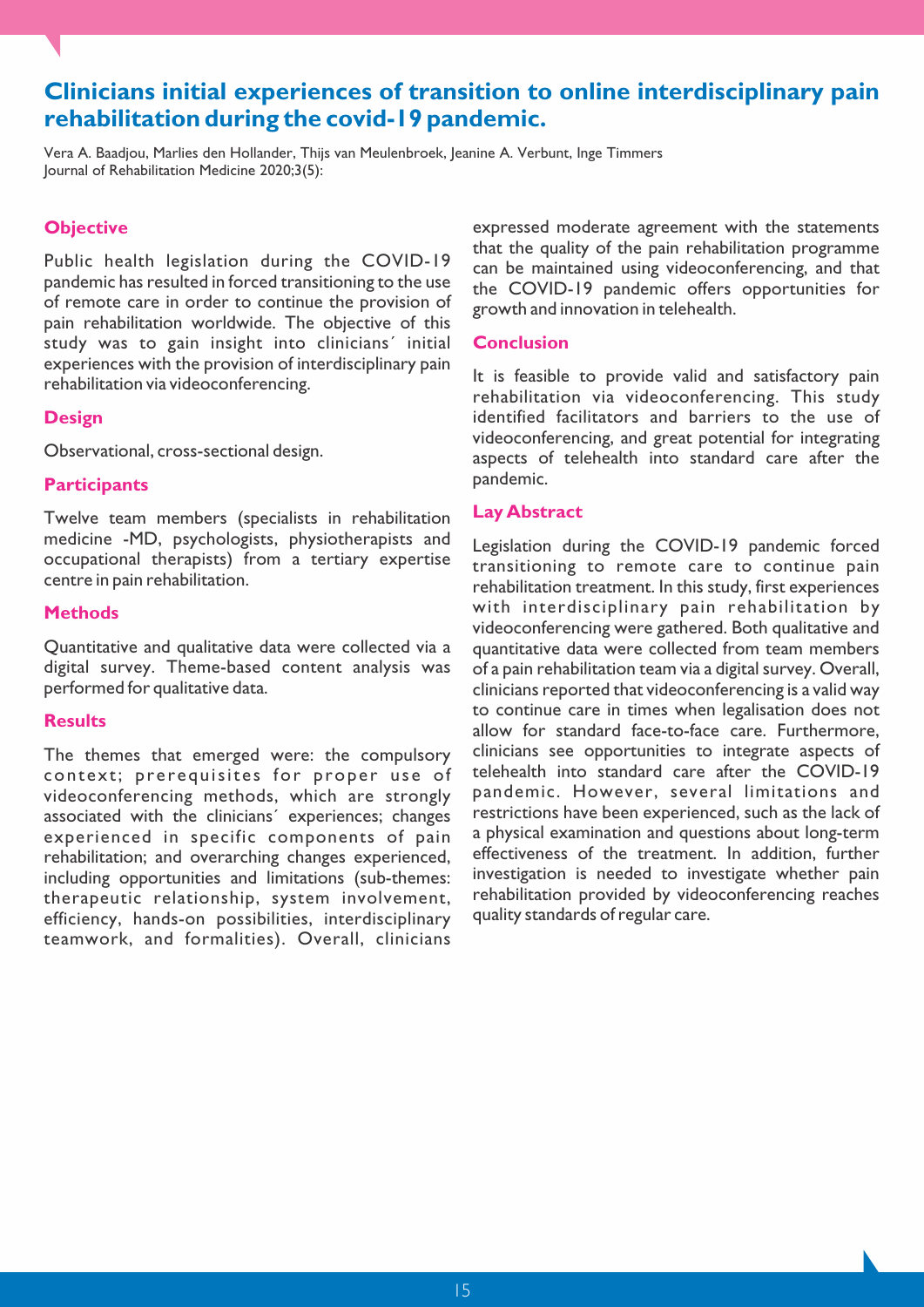## **Three-dimensional printing in prosthetics: Method for managing rapid limb volume change.**

Eric Nickel, Kyle Barrons, Barry Hand, Alana Cataldo, Andrew Hansen Prosthet Orthot Int. 2020 Oct; 44(5):355-358.

#### **Background and Aim**

During post-amputation recovery or rapid body mass change, residual limb volume can change quickly, requiring frequent adjustments or replacement of the socket to maintain fit. The aim of this pilot test was to evaluate the feasibility of using a three-dimensionalprinted insert to extend the service life of a prosthetic socket after substantial residual limb volume loss.

#### **Technique**

One research subject with a well-fitting transtibial prosthetic socket had an oversized socket fabricated to simulate substantial limb volume loss. The digital shapes of the oversized and well-fitting sockets were used to create a three-dimensional-printed insert to restore fit.

#### **Discussion**

Two-minute walk test distance decreased when using the oversized socket without the insert, but not when using the socket with the insert. Socket comfort score was 8+ under all conditions. These results suggest that three-dimensional-printed inserts may be an effective method of extending the service life of prosthetic sockets when rapid limb volume loss occurs.

#### **Clinical relevance**

Three-dimensional (3D) printing gives prosthetists a new tool to manage large volume changes without refabricating entire sockets. Sockets can be fabricated in anticipation of volume gain/loss, using replaceable 3D-printed inserts to maintain fit and comfort.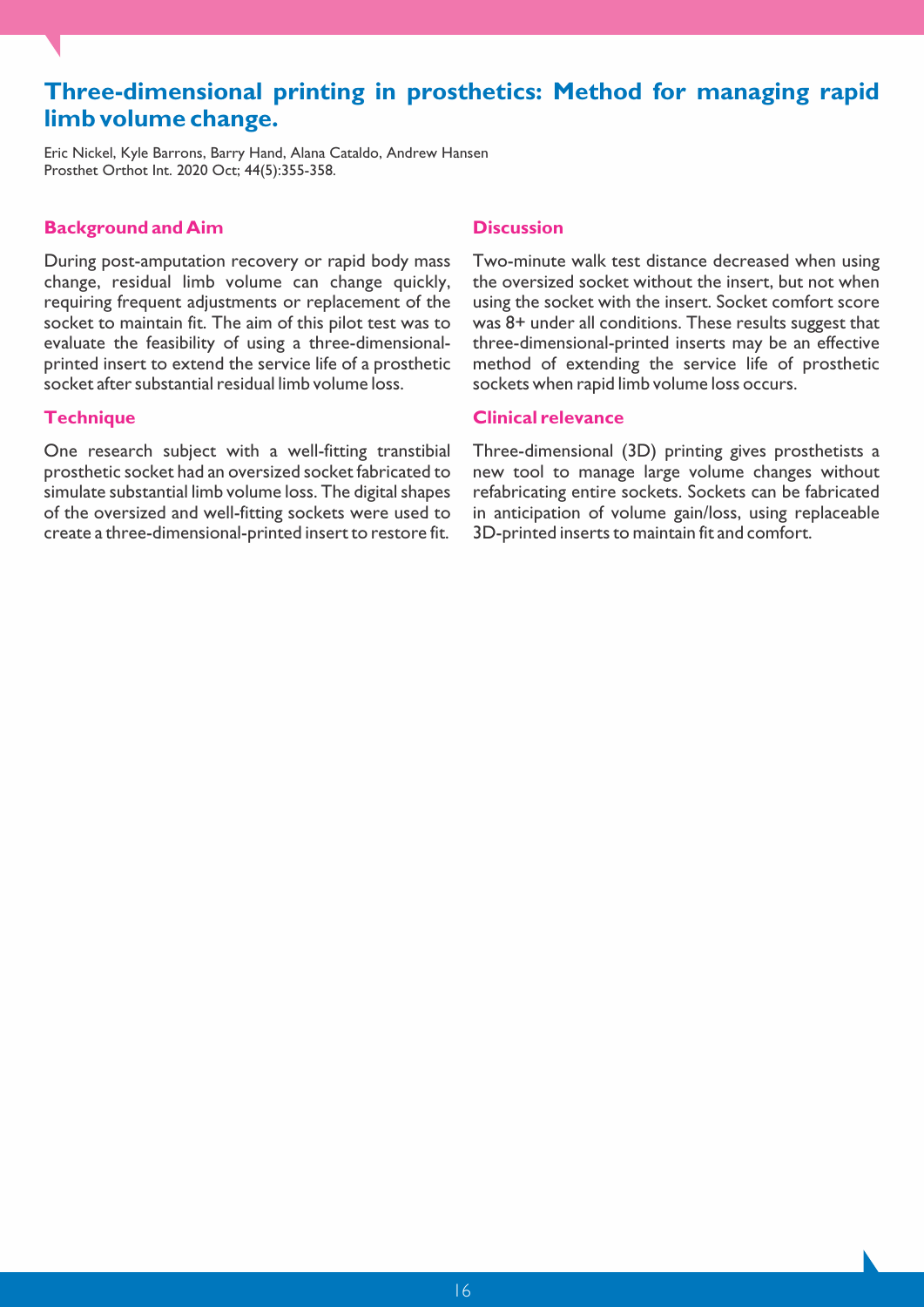## **Lower limb prosthetic interfaces: Clinical and technological advancement and potential future direction.**

Safari R.

Prosthet Orthot Int. 2020 Dec; 44(6):384-401.(50 year Celebratory edition)

The human–prosthesis interface is one of the most complicated challenges facing the field of prosthetics, despite substantive investments in research and development by researchers and clinicians around the world. The journal of the International Society for Prosthetics and Orthotics, Prosthetics and Orthotics International, has contributed substantively to the growing body of knowledge on this topic.

In celebrating the 50th anniversary of the International Society for Prosthetics and Orthotics, this narrative review aims to explore how human–prosthesis interfaces have changed over the last five decades; how research has contributed to an understanding of interface mechanics; how clinical practice has been informed as a result; and what might be potential future directions. Studies reporting on comparison, design, manufacturing and evaluation of lower limb prosthetic sockets, and osseointegration were considered. This

review demonstrates that, over the last 50 years, clinical research has improved our understanding of socket designs and their effects; however, high-quality research is still needed. In particular, there have been advances in the development of volume and thermal control mechanisms with a few designs having the potential for clinical application. Similarly, advances in sensing technology, soft tissue quantification techniques, computing technology, and additive manufacturing are moving towards enabling automated, data-driven manufacturing of sockets.

In people who are unable to use a prosthetic socket, osseointegration provides a functional solution not available 50<sup>D</sup>years ago. Furthermore, osseointegration has the potential to facilitate neuromuscular integration. Despite these advances, further improvement in mechanical features of implants, and infection control and prevention are needed.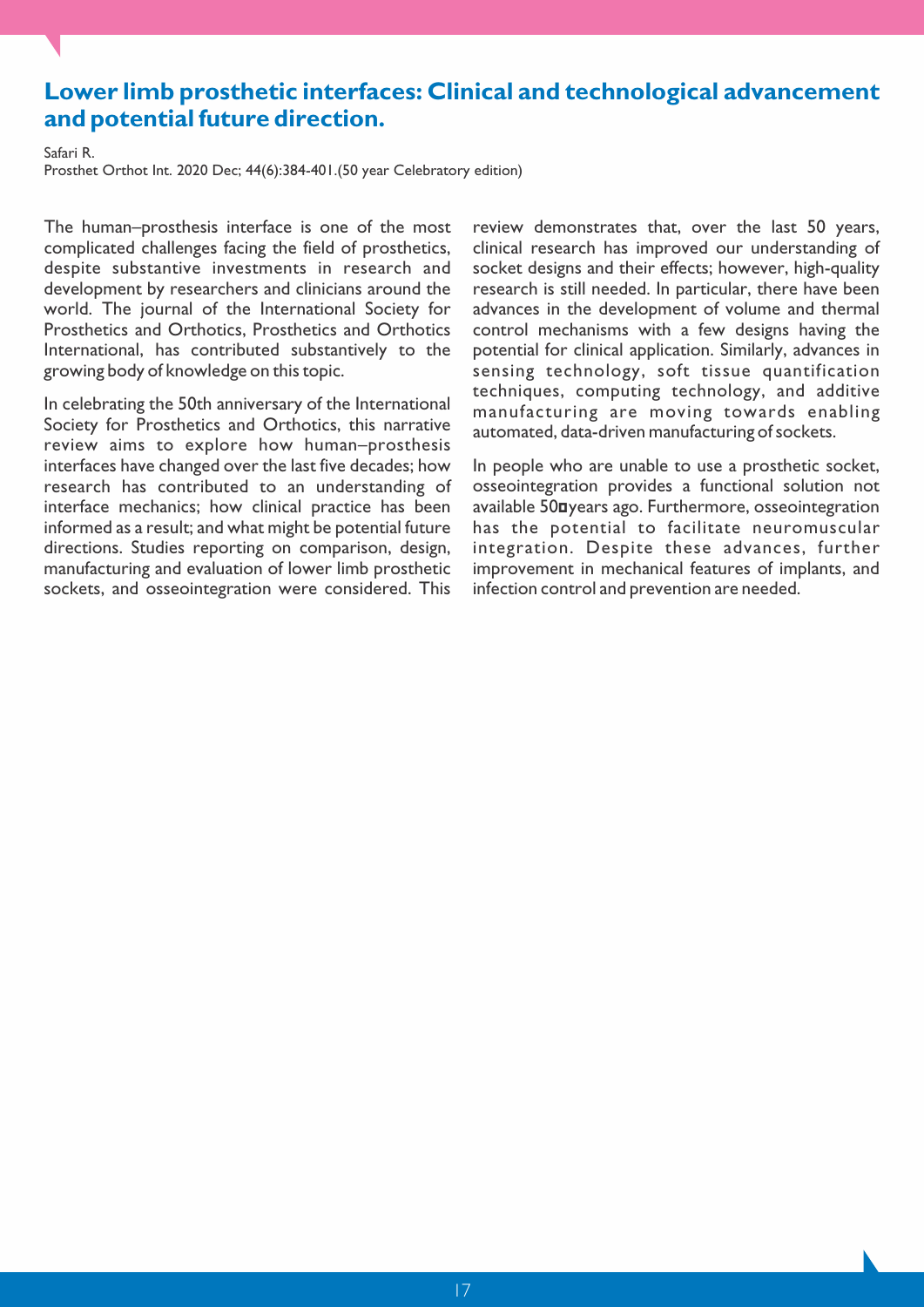## **Let's not go back to 'normal'! lessons from COVID-19 for professionals working in childhood disability.**

Peter L. Rosenbaum, Mindy Silva & Chantal Camden Disabil Rehabil, Dec 2020.

#### **Purpose**

The worldwide COVID-19 pandemic has changed almost all aspects of our lives, and the field of childhood disability is no exception.

#### **Methods**

This article is based on an invited lecture by the first author at a conference–the eHealth Summit ("Pediatric Rehabilitation in a Digital Space")–organized by the other authors and their colleagues in May 2020.

#### **Results**

The first author offers his own experiences and perspectives, supplemented by comments and observations contributed by many of the 9000+ attendees at this talk, as curated by the second and third authors. The basic messages are that while life for families of children with developmental disabilities, and for service providers who work with them, is significantly altered, many important lessons are being learned.

#### **Conclusions**

The comments from participants support the currency of the ideas that were presented, and encourage childhood disability professionals to reflect on what we are learning, so that we can seize the opportunities they afford to do things differently–and we believe better–moving forward.

- Ideas generated by colleagues and parents suggest that there may be alternatives to "business as usual" in childhood disability services after the COVID pandemic is over.
- People are recognizing opportunities, and benefits, to offering services virtually, including being able to see children in their natural environments, saving parents time, money and hassles to attend clinics in person, and perhaps increasing the availability of services.
- Many issues remain to be investigated systematically, including, among others, what services (assessments and interventions) require hands-on connections, what payment structures can accommodate new models of services, how professionals can work together in a virtual world, and what families will want.
- Regardless of the final answers to these issues, we believe that we should not simply "go back to normal"; rather, we should expand the range, nature and locations of our services for children with developmental disabilities and their families.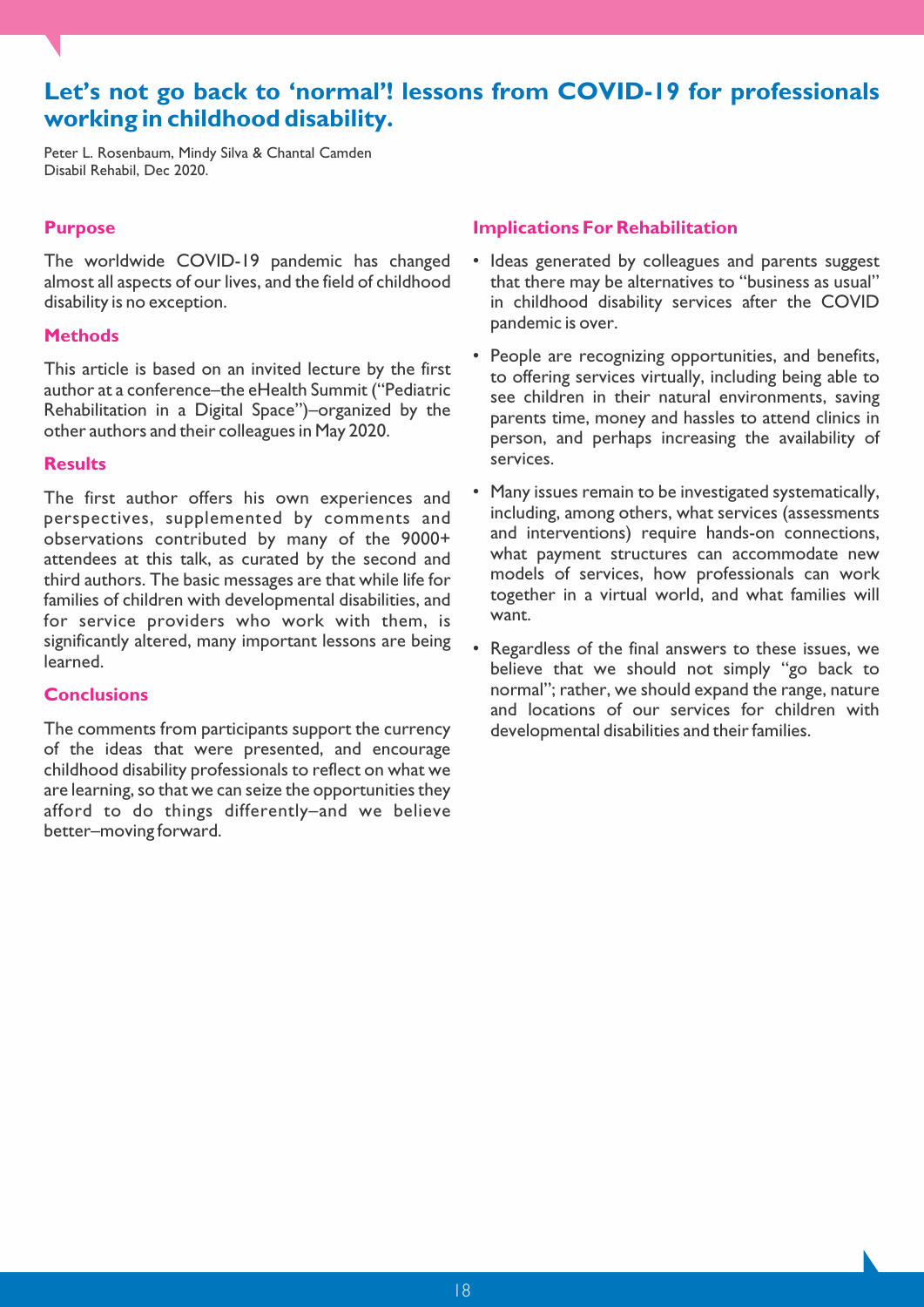## **Impacts of goal setting on engagement and rehabilitation outcomes following acquired brain injury: a systematic review of reviews.**

Katri Knutti, Anita Björklund Carlstedt, Rieke Clasen & Dido Green Disabil Rehabil, Nov 2020.

#### **Purpose**

To appraise and synthesize evidence from previous systematic reviews (SRs) concerning the impacts of goal setting on engagement in the rehabilitation process and on outcomes of participation and occupational performance for individuals with acquired brain injury (ABI).

#### **Materials and methods**

Systematic review of SRs following the preferred reporting items for SRs and meta-analysis guidelines. Sixteen full text articles were assessed for eligibility, from which four were included in the review. The Critical Appraisal Skills Programme checklists for SRs was used to rate quality and risk of bias.

#### **Results**

Four SRs of moderate to high quality included a variety of methodologies. Evidence of moderate quality showed clients' active participation in goal setting had positive impacts on the client and their engagement in the process. Findings suggested that goal-directed interventions, particularly in outpatient rehabilitation, may improve occupational performance. There was some indication that goal setting may support

adherence to therapeutic exercises, but relevance to rehabilitation outcomes was less clear. Findings related to participation outcomes were minimal.

#### **Conclusions**

Goal setting is a complex and multidimensional process. Goal setting may contribute to improved engagement in rehabilitation although few studies explored occupational performance and participation outcomes for individuals with ABI.

- Active goal setting may contribute to improved engagement in rehabilitation, however, including individual clients in the goal setting process requires creativity and flexibility on behalf of professionals.
- A model is presented to promote understanding of the personal and environmental barriers and facilitators that may interact with goal setting approaches to promote engagement in rehabilitation.
- There is a need for more research exploring impact of active client-centered goal setting on occupational performance and participation outcomes for people with acquired brain injury.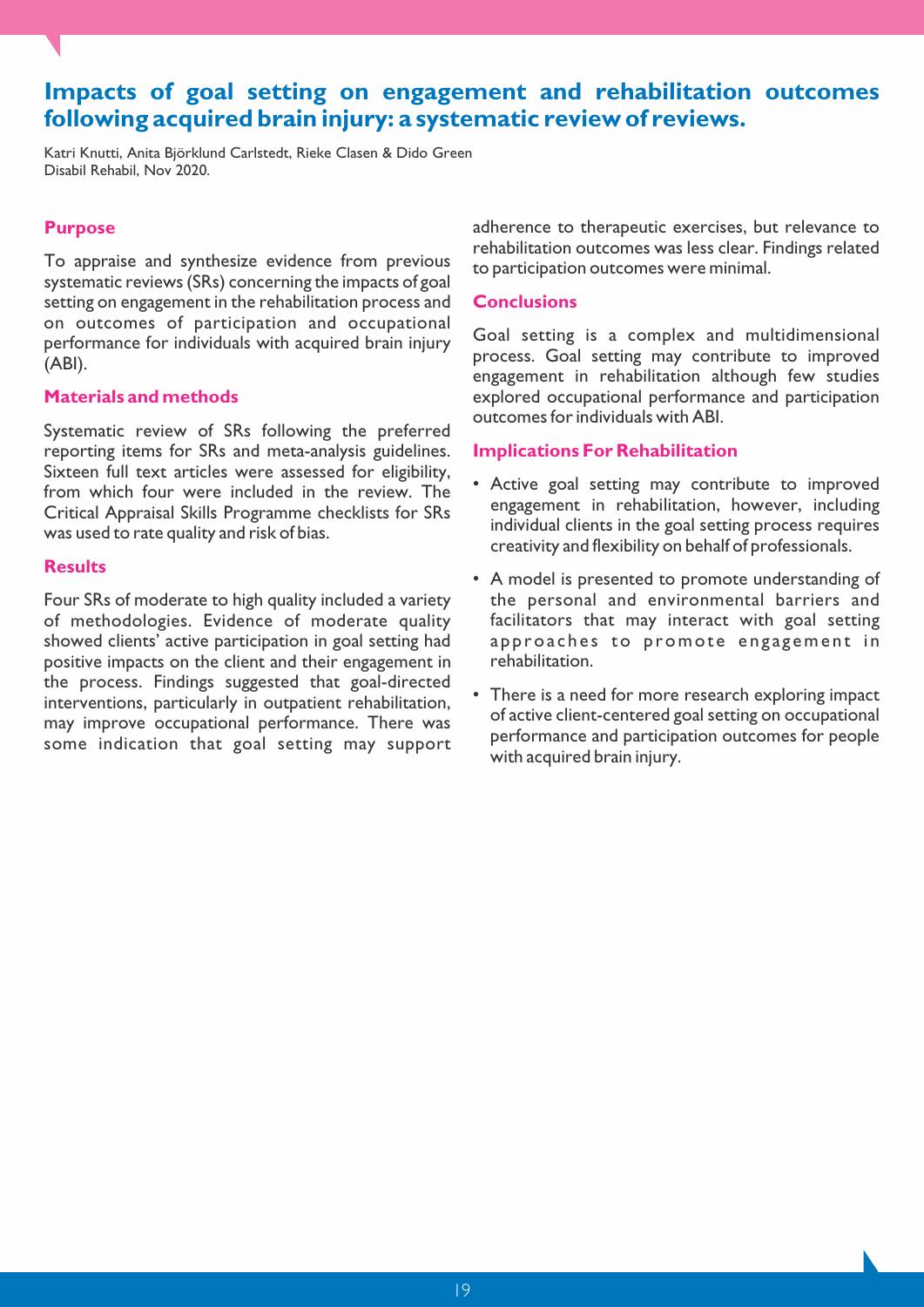## **The effect of innovative smartphone application on adherence to a homebased exercise programs for female older adults with knee osteoarthritis in Saudi Arabia: A randomized controlled trial.**

Maryam Alasfour & Maha Almarwani Disabil Rehabil, Oct 2020.

#### **Purpose**

To examine the effects of an Arabic smartphone application on adherence to home exercise programs (HEPs) and the effectiveness of mobile-based HEPs on pain, physical function, and lower-limb muscle strength among older women with knee osteoarthritis (OA).

#### **Materials and methods**

This randomised control trial (ClinicalTrials.gov: (NCT04159883) enrolled 40 women aged 50>years with knee OA who were randomised into the app group (experimental;  $n = 20$ ) receiving HEPs using an Arabic smartphone application called "My Dear Knee", whereas the paper group (control;  $n = 20$ ) receiving HEPs as hand-outs. Both groups had the same exercise program. Outcome measures were self-reported adherence, changes in the Arabic Numeric Pain Rating Scale, the Arabic version of the reduced Western Ontario, McMaster Universities Osteoarthritis Index-Physical Function subscale, and Five-Times Sit-To-Stand Test scores. All participants were assessed at baseline, at week 3 and week 6. Using completer-only analyses, the repeated measures ANOVA was used to compare the means of the outcome measures between the two groups.

### **Results**

At the end of week 6, the app group reported greater adherence to HEPs ( $p = .002$ ) and significant reduction in pain ( $p = .015$ ).

#### **Conclusions**

A smartphone application with motivational and attractive features could enhance adherence to HEPs in this patient cohort.

- Older adults with knee OA may face many obstacles that prevent or limit their adherence to the prescribed HEP.
- Smart device apps supported with attractive and motivational features could be an effective strategy to enhance adherence to HEPs among older adults with knee OA.
- Using such remote technology appears to overcome the barriers that may limit the ability of older women to receive supervised physical therapy in a clinical setting.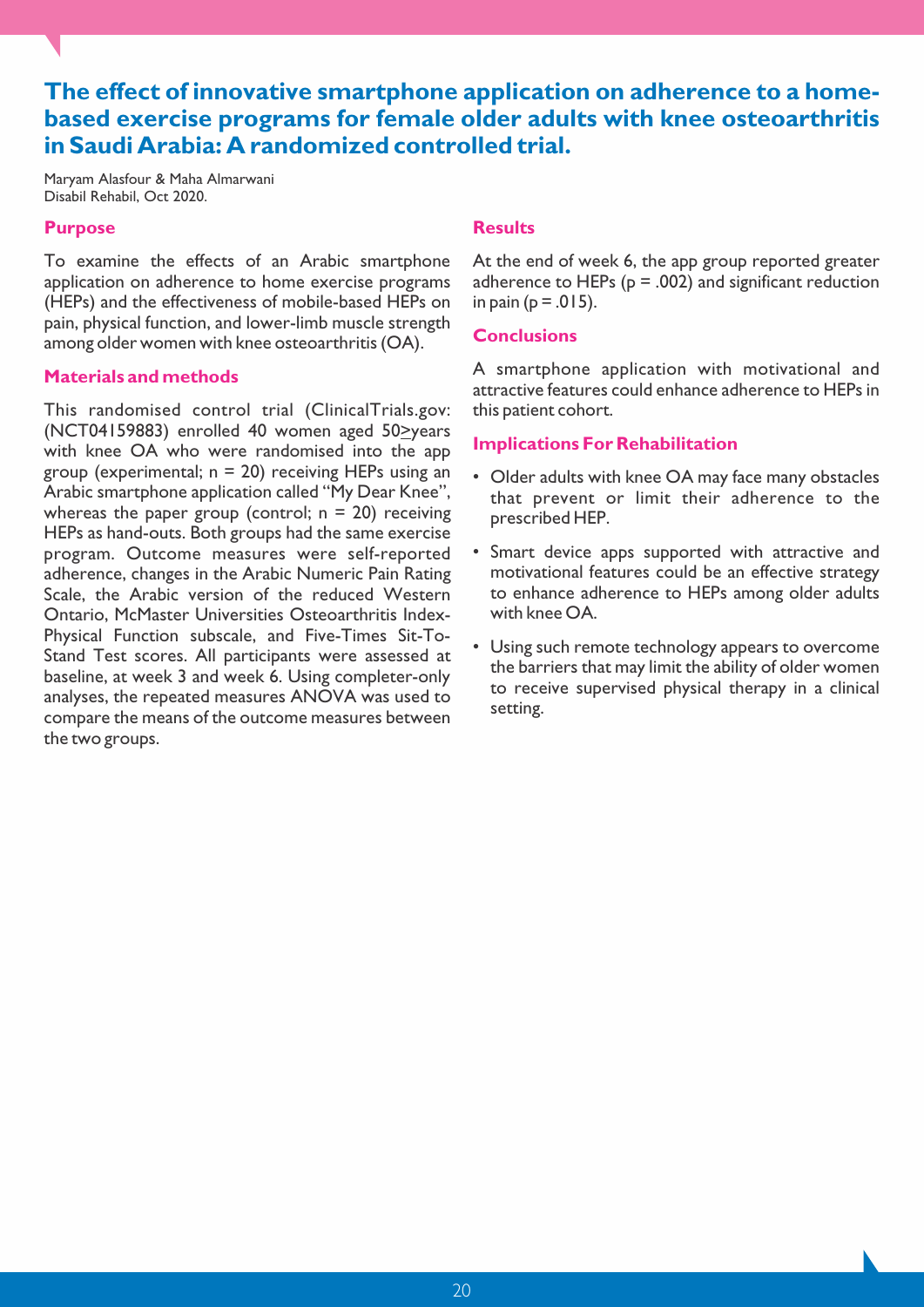## **Current trends in the treatment of patients with post-stroke unilateral spatial neglect: a scoping review.**

Chuka Umeonwuka, Ronel Roos & Veronica Ntsiea Disabil Rehabil, Sept 2020.

#### **Purpose**

The purpose of this scoping review was to explore the current treatment approaches for patients with poststroke unilateral spatial neglect.

#### **Methods**

A three-step search strategy using the Johanna Briggs Institute (JBI) guidelines, was undertaken. PubMed, CINAHL, The Cochrane Central Register of Controlled Trial, SCOPUS, PROSPERO, JBI, Sport Discus, and Google Scholar databases were searched. Searches were limited to publications from January 1, 2008, to May 1, 2020. Critical appraisal was undertaken by two independent reviewers using a standardized critical appraisal instrument developed by JBI. Data were extracted using a study-specific charting table.

#### **Results**

A total of 3,648 articles were identified, 311 full-text articles were screened and 86 articles were critically appraised, with 83 articles included in the review. Intervention approaches for post-stroke unilateral spatial neglect symptom amelioration were identified and categorized as prism adaptation and visual scanning, mental practice and mirror therapy, electrical stimulation and robotics, combination therapy,

pharmacological therapy, and other interventions. Both positive and negative results across identified interventions were identified without specific reference to the phase of recovery.

#### **Conclusion**

This review provides insight into current interventions for post-stroke unilateral spatial neglect. A plethora of intervention studies have been explored to ameliorate neglect symptoms post-stroke.

- Prism adaptation (PA) and combination therapy are most commonly investigated intervention for unilateral spatial neglect (USN) and showed promise in ameliorating USN symptoms.
- No single treatment approach seems optimally superior in the rehabilitation of USN post-stroke.
- Evidence for the selection of treatment at a specific phase of recovery is not conclusive as both positive and negative outcome on neglect measure were observed across all treatment approaches without specific reference to the phase of recovery.
- Evidence for the long-term use of PA in USN rehabilitation appears to be modest.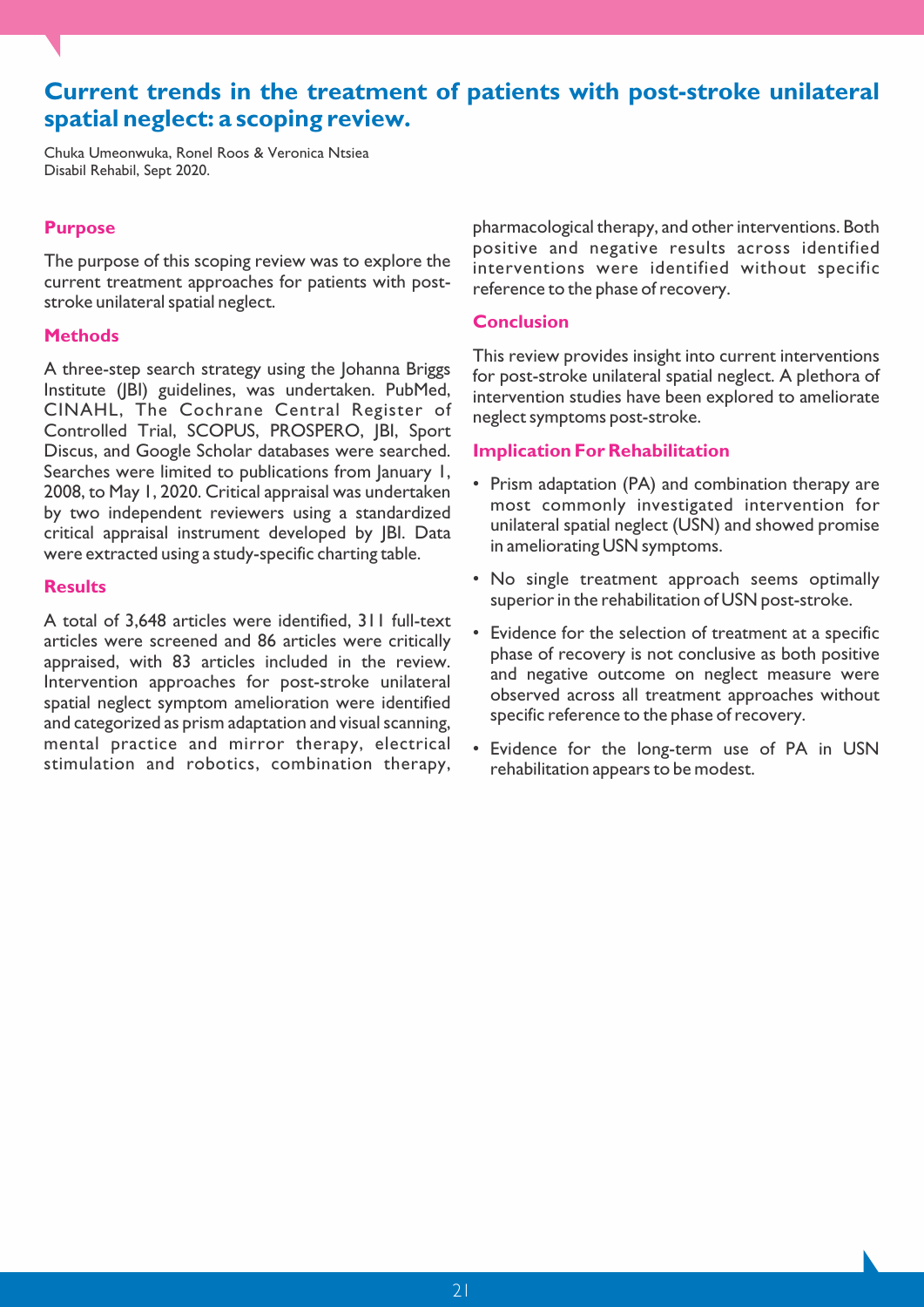## **Detecting physical abilities through smartphone sensors: an assistive technology application.**

Paul Whittington, Huseyin Dogan, Keith Phalp & Nan Jiang Disabil Rehabil Assist Technol, Dec 2020.

#### **Purpose**

It is important to promote assistive technologies to improve quality of life. The proposed SmartAbility Android Application recommends assistive technologies for people with reduced physical abilities, by focussing on actions that can be performed independently.

#### **Materials and methods**

The SmartAbility Application uses Android built-in sensors, e.g., accelerometer and gyroscope and application programming interfaces (APIs) to detect physical abilities, e.g., head movements and blowing and recommend suitable assistive technologies. This is supported by a MySQL database that stores assistive technologies and mappings between abilities. The underpinning research is the SmartAbility Framework that culminates the knowledge obtained during previously feasibility trials and usability evaluations.

#### **Results**

The Application was evaluated by pupils  $(n = 18)$  at special educational needs schools with physical conditions, including cerebral palsy, autism and Noonan syndrome, and assessed through the NASA Task Load Index (TLX) and System Usability Scale (SUS). Analysis using the Adjective Rating Scale highlighted that the Application achieves "Good Usability".

#### **Conclusion**

The SmartAbility Application demonstrates that builtin sensors of Android devices and their APIs, can detect actions that users perform, e.g., head movements and speaking. The Application contains a database where assistive technologies are mapped to physical abilities, in order to provide suitable recommendations. It will be disseminated to assistive technology charities and manufacturers and be used by healthcare professionals as part of the rehabilitation process. Future developments of SmartAbility include the creation of a second Application designed specifically to recommend assistive technologies for the education sector, based on users' physical and cognitive abilities.

- Assistive technology is any item, equipment or piece of software designed to increase, maintain or improve the functional capabilities of people with disabilities.
- SmartAbility should be introduced into rehabilitation to promote awareness of assistive technologies that are suitable for the physical abilities of the user.
- Our research highlighted that physical abilities can be detected using built-in sensors of Android devices, e.g. accelerometer and gyroscope.
- Involvement of the intended user community during evaluations is essential to ensure that a smartphone application is suitable for people with reduced physical abilities.
- Assistive technologies can support the rehabilitation of people with reduced physical abilities by providing increased independence and improved quality of life.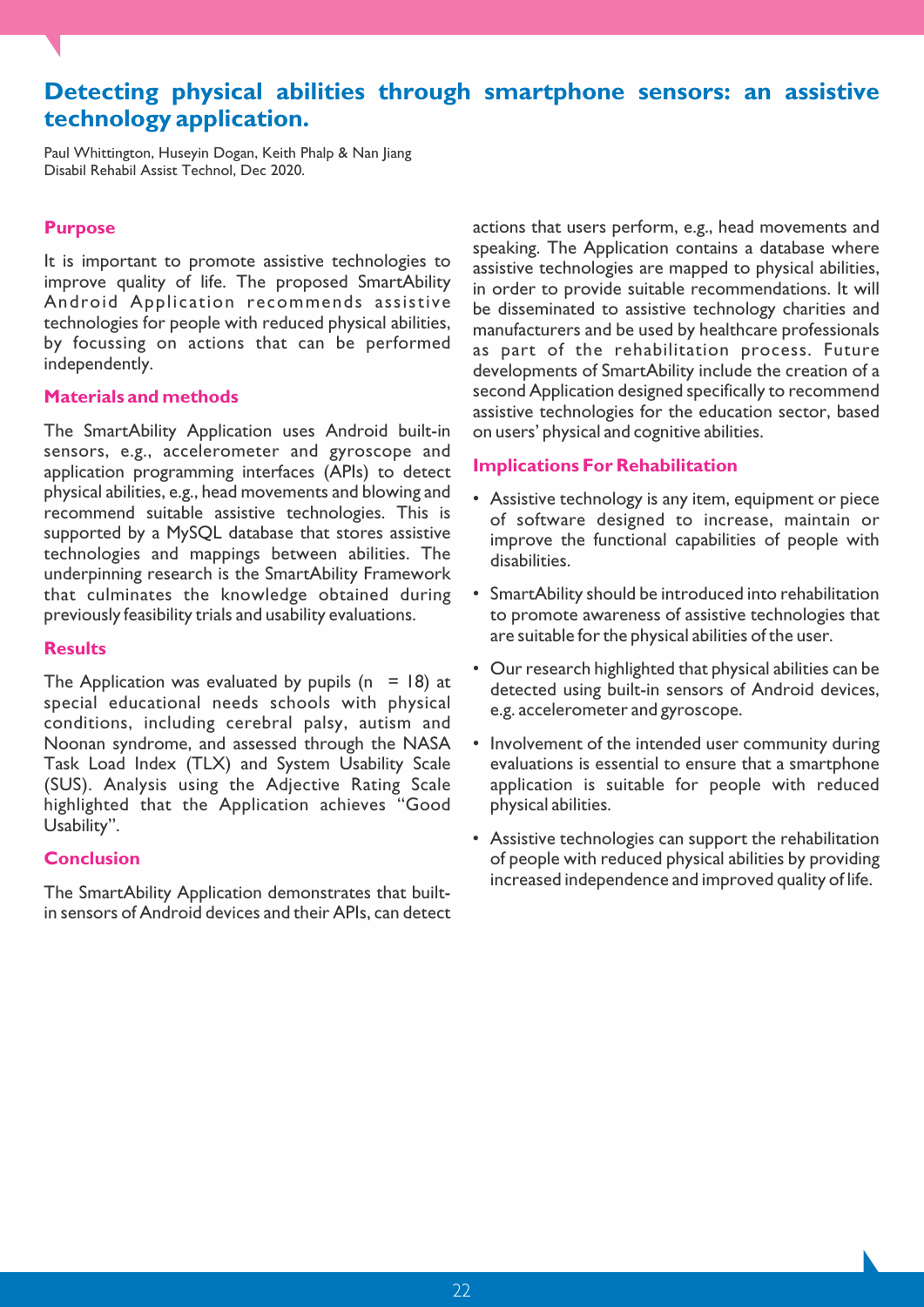## **Can google glass™ technology improve freezing of gait in parkinsonism? A pilot study.**

Andrea Lee, Natalie Hellmers, Mary Vo, Fei Wang, Paul Popa, Samantha Barkan, Dylon Patel, Carter Campbell, Claire Henchcliffe & Harini Sarva Disabil Rehabil Assist Technol, Nov 2020.

### **Purpose**

Freezing of gait (FOG) is a disabling phenomenon defined by the periodic absence or reduction of forward progression of the feet despite the intention to walk. We sought to understand whether Google Glass (GG), a lightweight wearable device that provides simultaneous visual-auditory cues, might improve FOG in parkinsonism.

#### **Methods**

Patients with parkinsonism and FOG utilized GG custom-made auditory-visual cue applications: "Walk With Me" and "Unfreeze Me" in a single session intervention. We recorded ambulation time with and without GG under multiple conditions including 25 feet straight walk, dual task of performing serial 7's while straight walking, 180 degree turn after walking 25 feet, and walking through a doorway. FOG and patient experience questionnaires were administered.

#### **Results**

Using the GG "Walk With Me" program, improvements were noted in the following: average 25 feet straight walk by 0.32 s (SD 2.12); average dual task of serial 7's and 25 feet straight walk by 1.79 s (SD 2.91); and average walk through doorway by 0.59 s (SD 0.81). Average 180 degree turn after 25 feet walk worsened by 1.89 s (SD 10.66). Using the "Unfreeze Me" program, only the average dual task of serial 7's and 25 feet straight walk improved (better by 0.82 s (SD 3.08 u sec). All other tasks had worse performance in terms of speed of completion.

#### **Conclusion**

This feasibility study provides preliminary data suggesting that some walking tasks may improve with GG, which uses various musical dance programs to provide visual and auditory cueing for patients with FOG.

- Freezing of gait in parkinsonian syndromes is a disabling motor block described by patients as having their feet stuck to the floor leading to difficulty in initiation of gait and increased risk for falls.
- Wearable assistive devices such as Google Glass™ use visual and auditory cueing that may improve gait pattern in patients with freezing of gait.
- Augmented reality programs using wearable assistive devices are a home-based therapy, with the potential for reinforcing physical therapy techniques; this is especially meaningful during the COVID-19 pandemic when access to both medical and rehabilitative care has been curtailed.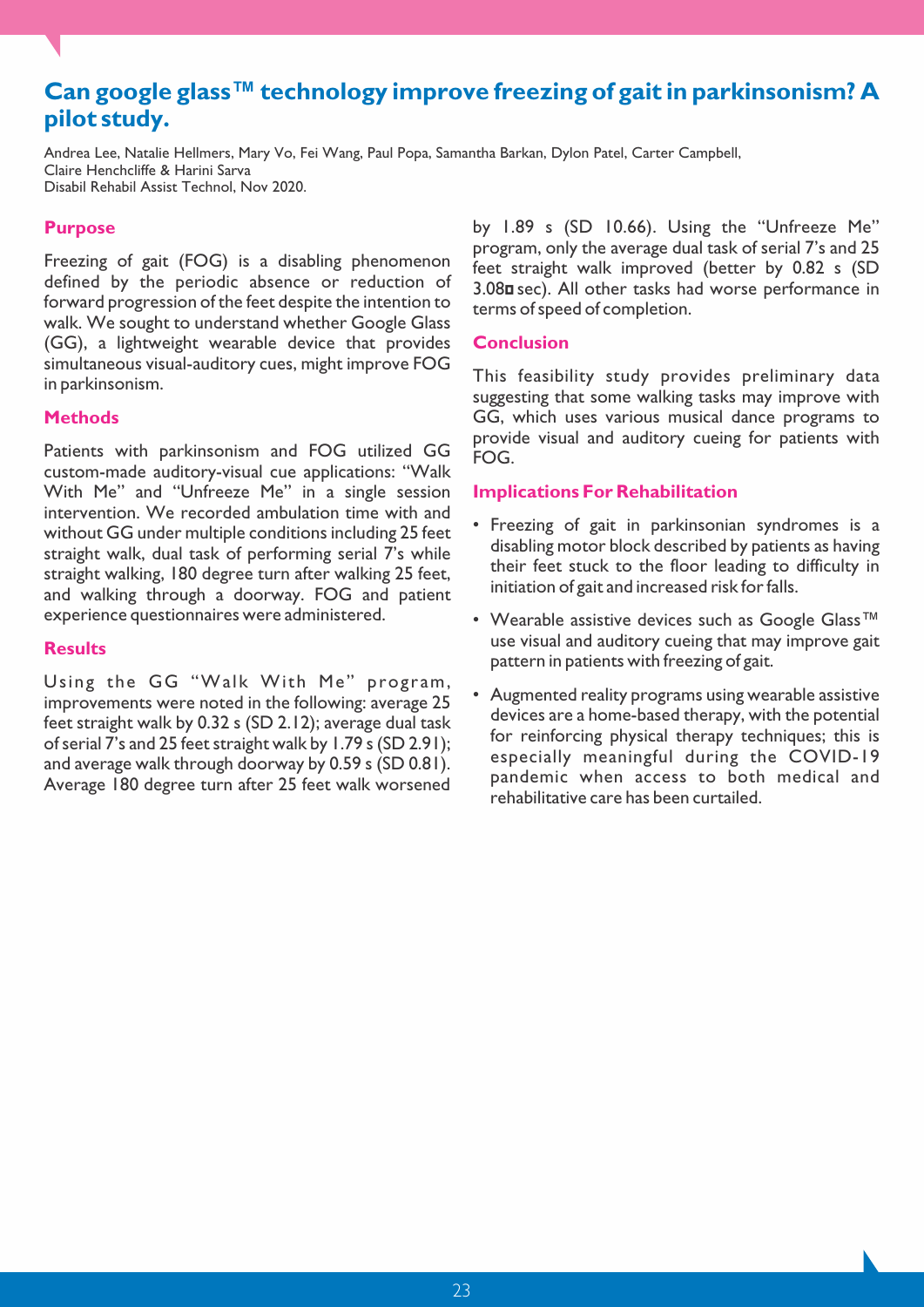## **People with intellectual and visual disabilities access basic leisure and communication using a smartphone's Google Assistant and voice recording devices.**

Giulio E. Lancioni, Nirbhay N. Singh, Mark F. O'Reilly, Jeff Sigafoos, Gloria Alberti, Valeria Chiariello & Lorenzo Desideri Disabil Rehabil Assist Technol, Oct 2020.

#### **Purpose**

This study assessed a new technology system to help six participants with intellectual and visual disabilities manage leisure engagement and communication with distant partners in an independent manner.

#### **Methods**

A nonconcurrent multiple baseline design across participants was used to assess the effects of the new technology system. This included a Samsung Galaxy J4 Plus smartphone with Android 9.0 operating system, mini voice recording devices, and a Bluetooth speaker. The smartphone was provided with a Google account and Internet connection. The participants could activate the smartphone's Google Assistant and thus access leisure events, start telephone calls or send messages by triggering mini voice recording devices. Each device, when triggered, uttered a specific verbal request (i.e., a request for a leisure option or for a communication partner to call or to reach by messages). Messages received from those partners were read automatically by the smartphone.

#### **Results**

During baseline (when the voice recording devices were not available), the participants did not manage to activate the smartphone's Google Assistant and thus did not access leisure events and did not make telephone calls or send messages independently. During the post-intervention phase (when the voice recording devices were available), all participants accessed leisure events and made telephone calls or sent and received messages independently, remaining positively engaged throughout the 10-min sessions. Staff rated the new technology system positively.

### **Conclusion**

The new technology system may be a useful resource to help people like the participants of this study access basic leisure and communication independently.

- A technology system relying on commercial devices may be practical and acceptable in daily programs for persons with intellectual and other disabilities.
- Such system may be used for supporting the persons' independent leisure engagement and communication with distant partners.
- A system may be accessible to persons with significant disabilities if the responses needed to operate it are simple.
- Simple hand-pressure responses may be sufficient to operate a system that relies on the input of mini voice recording devices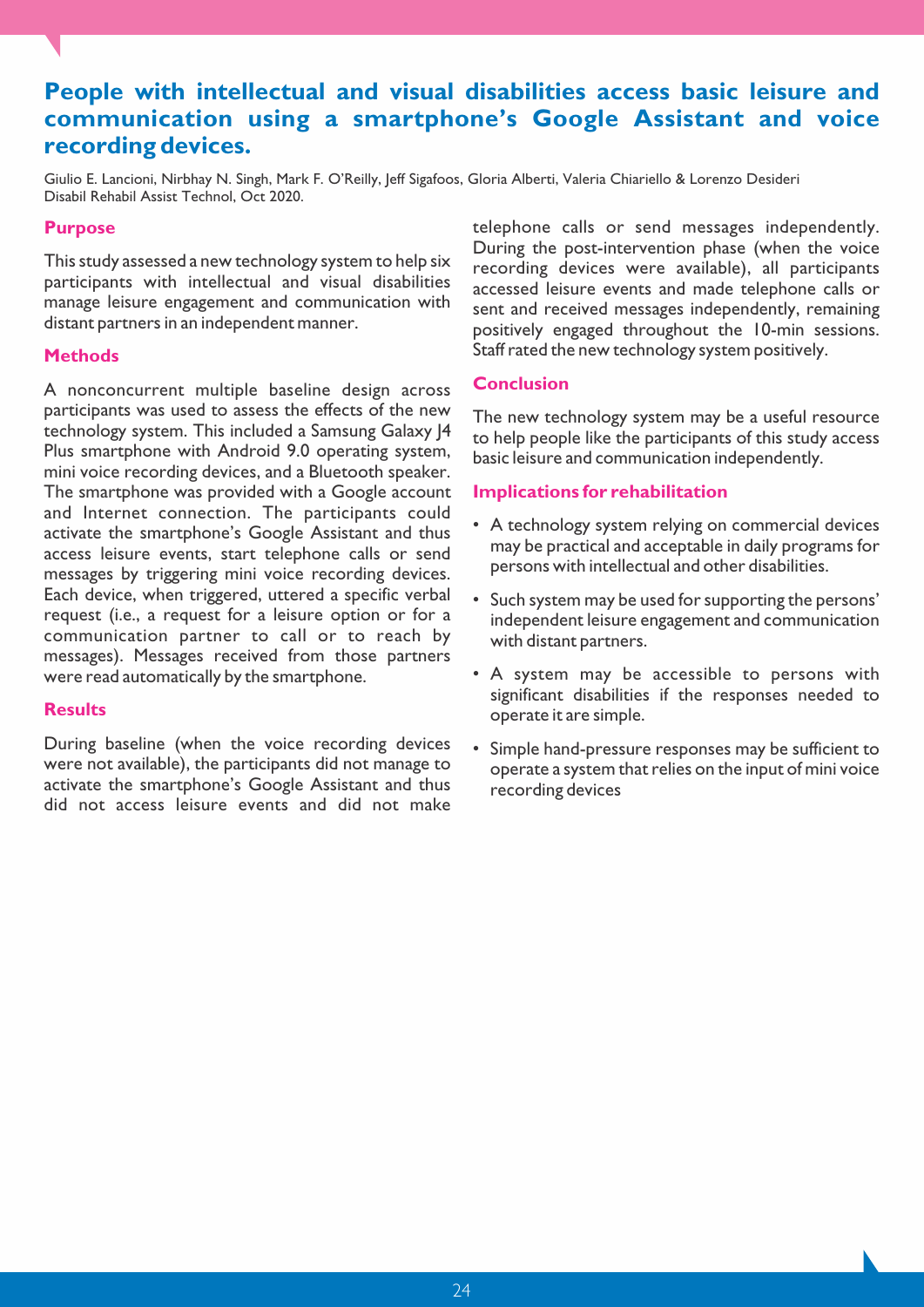## **A clinical review of the use of Botulinum Toxin type A in managing central neuropathic pain in patients with spinal cord injury.**

Lakra C, Cohen H. A clinical review of the use of Botulinum Toxin type A in managing central neuropathic pain in patients with spinal cord injury.

J Spinal Cord Med. 2020 Dec 2:1-5.

#### **Context**

Botulinum Toxin type A (BTX-A) has historically been used as a treatment to reduce spasticity. However, its potential to treat neuropathic pain is increasingly being recognized in the literature. This clinical review examines the evidence regarding the use of BTX-A in directly treating neuropathic pain in the spinal cord injured population.

#### **Methods**

An electronic literature search was conducted in MEDLINE, PubMed and Scopus from inception to May 2020. The key words 'spinal cord injury' AND 'neuropathic pain' AND 'botulinum toxin' AND 'human' were used. The literature search produced a total of 65 results of which 14 duplicates were removed. There was 1 additional paper included following a manual search, providing a total of 52 papers. Taking into account inclusion and exclusion criteria, 2 case reports and 2 randomized control trials were reviewed.

#### **Results**

While there are multiple studies published on the use of BTX-A to manage neuropathic pain in other patient populations, there is very little published on its potential to treat spinal cord injury-related neuropathic pain. The provisional data provides some evidence that subcutaneous injection of BTX-A may benefit this patient group, although dosing and application schedules remain untested, and information on longerterm complications has yet to be been collected.

#### **Conclusion**

While early results are interesting, the quality and quantity of research published is not yet high enough to provide formal guidance on the use of BTX-A in treating central neuropathic pain in the spinal cord injury population. Further high-quality research is therefore recommended going forward.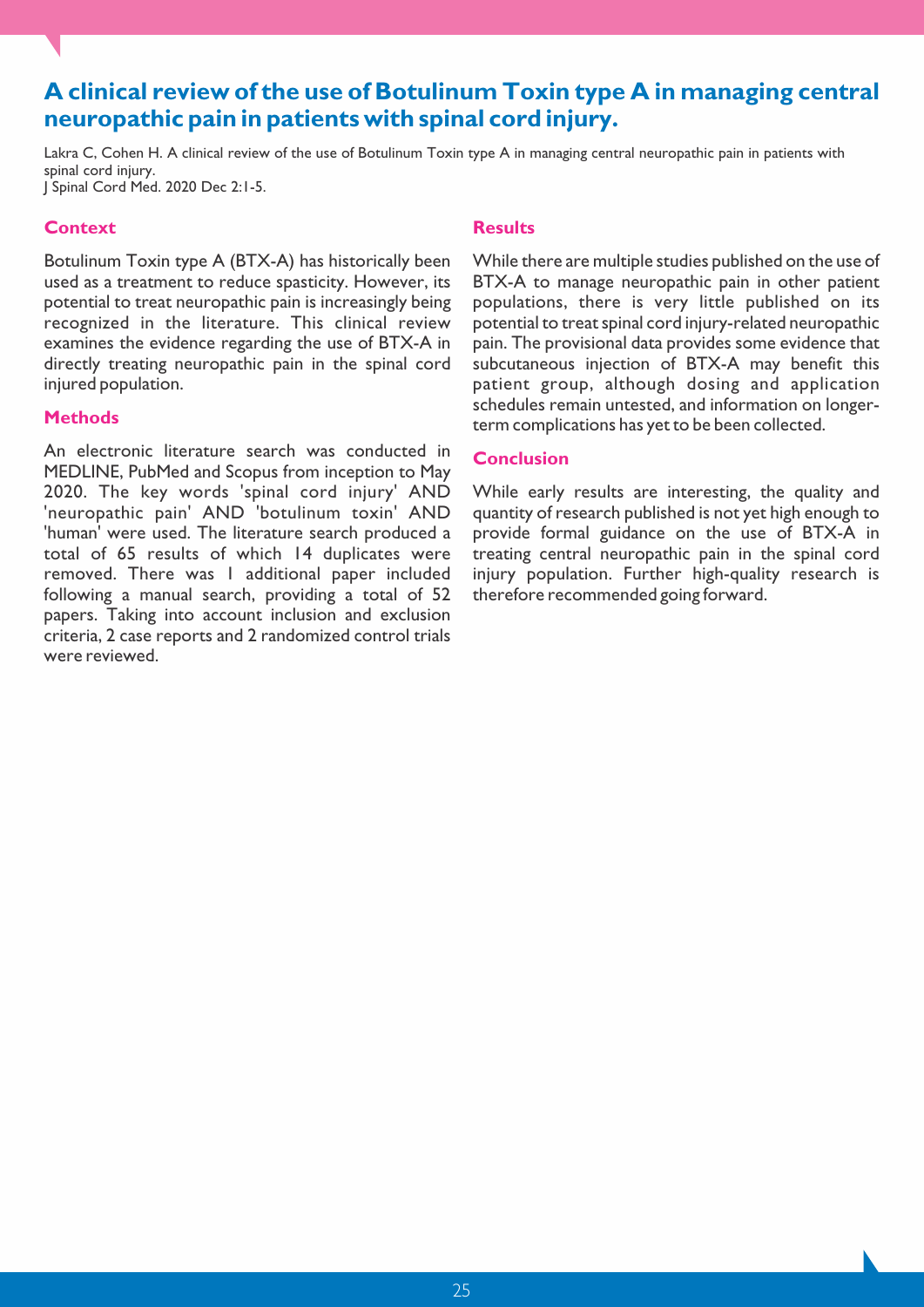## **A review and evaluation of patient-reported outcome measures for spasticity in persons with spinal cord damage: Recommendations from the Ability Network - an international initiative.**

Ertzgaard P, Nene A, Kiekens C, Burns AS. J Spinal Cord Med. 2020 Nov;43(6):813-823.

#### **Context**

Patient-reported outcome measures (PROMs) are valuable for capturing the impact of spasticity on healthrelated quality of life (HRQoL) in persons with spinal cord damage (SCD) and evaluating the efficacy of interventions.

#### **Objective**

To provide practical guidance for measuring HRQoL in persons with spasticity following SCD.

#### **Methods**

Literature reviews identified measures of HRQoL and caregiver burden, utilized in studies addressing spasticity in SCD. Identified measures were evaluated for clinical relevance and practicality for use in clinical practice and research. The PRISM, SCI-SET, EQ-5D and SF-36 instruments were mapped to the International Classification of Functioning, Disability and Health (ICF). The PRISM and SCI-SET were evaluated using the Consensus-based Standards for the Selection of Health Measurement Instruments (COSMIN) checklist.

#### **Results**

Two spasticity-specific, five generic, and four preference-based measures were identified. ICF mapping and the COSMIN checklist supported the use of the PRISM and SCI-SET in SCD. The SF-36 is considered the most useful generic measure; disabilityadapted versions may be more acceptable but further studies on psychometric properties are required. The SF-36 can be converted to a preference-based measure (SF-6D), or alternatively the EQ-5D can be used. While no measures specific to caregivers of people with SCD were identified, the Caregiver Burden Scale and the Zarit Burden Interview are considered suitable.

#### **Conclusion**

Recommended measures include the PRISM and SCI-SET (condition-specific), SF-36 (generic), and Caregiver Burden Scale and Zarit Burden Interview (caregiver burden). Consideration should be given to using condition-specific and generic measures in combination; the PRISM or SCI-SET combined with SF-36 is recommended.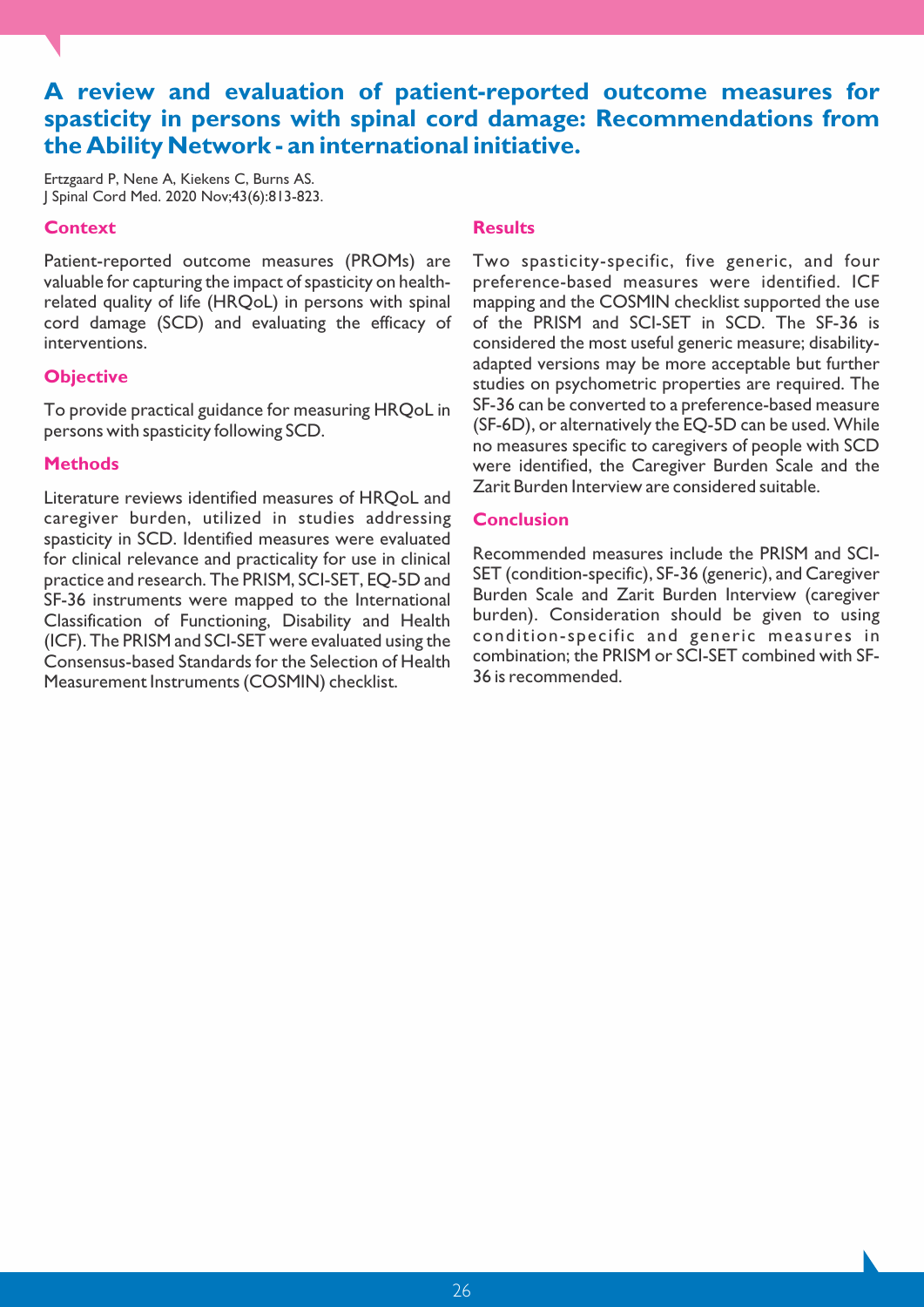## **Evaluation of the efficiency of Boston brace on scoliotic curve control: A review of literature.**

Karimi MT, Rabczuk T. J Spinal Cord Med. 2020 Nov;43(6):824-831.

#### **Context**

Bracing is one of the most important treatment approaches that have been utilized in patients with scoliosis. Boston brace used to manage a scoliotic curve especially in lumbar and thoracolumbar areas.

#### **Objective**

The aim of this review was to evaluate the efficiency of Boston brace to control the progression of the curve based on the available literature.

#### **Methods**

A search was carried out using the following databases including Scopus, ISI Web of knowledge, PubMed, Ebsco, and Embasco. The key words used for the search were Boston brace, Boston orthosis which were used in combination with scoliosis. Articles identified were screened based on titles and abstracts. The quality of the studies was evaluated using Black and Down tool. Data were summarized based on PICO style.

#### **Results**

Based on the aforementioned key words, 18 papers were selected, in which 7 studies focused on efficiency of Boston brace, 3 papers focused on quality of life, 5 papers on finite element analysis and 3 papers on comparison of efficiency of Boston with other available braces. The quality of the selected studies varied between 14 and 21.

#### **Conclusion**

The results of most of the studies support the efficiency of this brace to control the progression of scoliotic curve, especially for the curve between T6 and L2. The efficiency of this brace may be due to its rigid structure and also location and direction of the straps.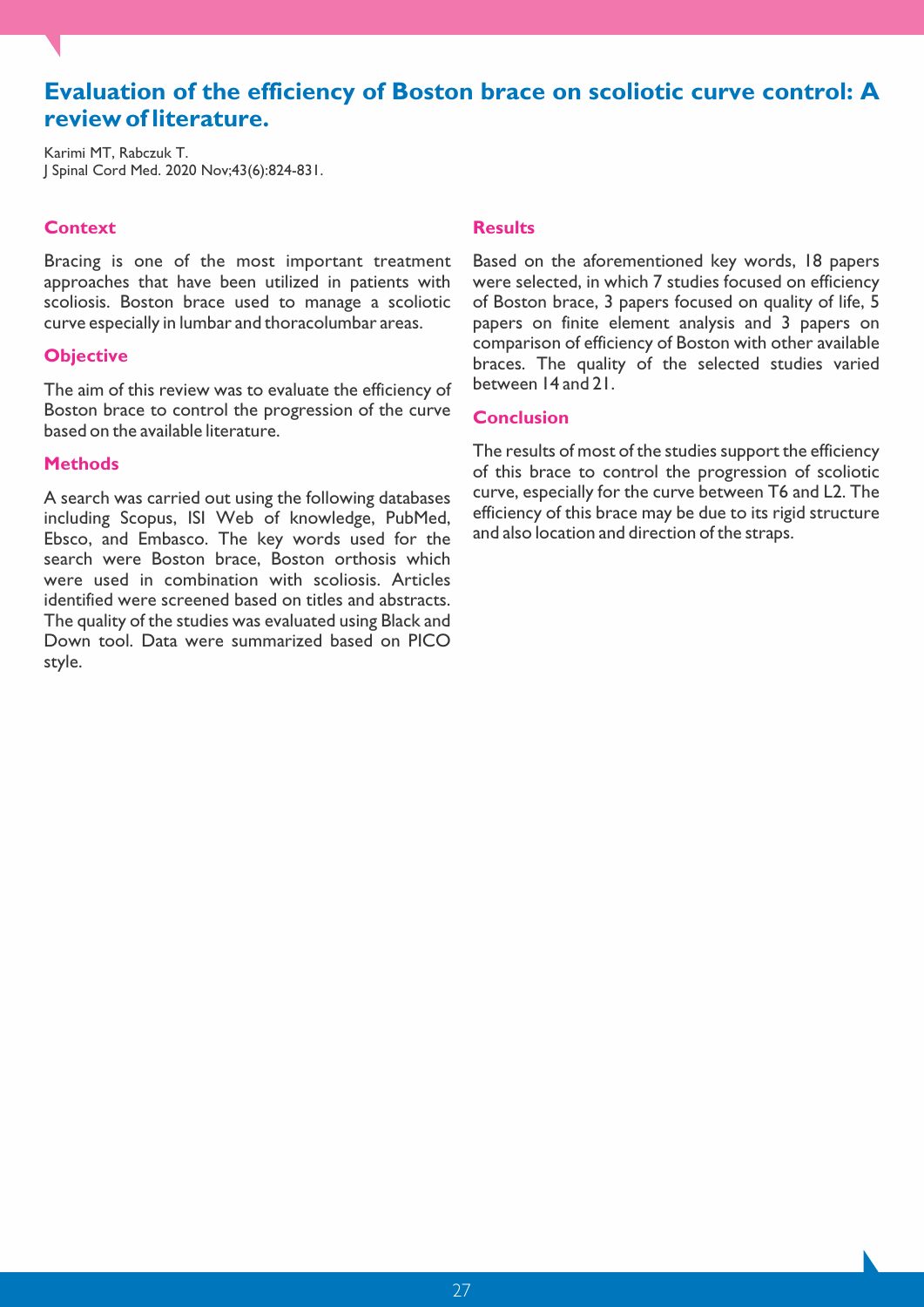## **Axial MRI biomarkers of spinal cord damage to predict future walking and motor function: a retrospective study.**

Smith AC, Albin SR, O'Dell DR, Berliner JC, Dungan D, Sevigny M, Draganich C, Elliott JM, Weber Ii KA. Spinal Cord. 2020 Oct 6.

#### **Study design**

Retrospective.

#### **Objectives**

Primary: to assess if axial damage ratios are predictors of future walking after spinal cord injury (SCI), and if they add any predictive value if initial neurological impairment grades are available. Secondary: to determine if lateral spinal cord regions are predictors of future lower extremity motor scores (LEMS).

#### **Setting**

University/hospital.

#### **Methods**

Axial T2-weighted MRIs were used. Axial damage ratios and non-damaged lateral cord volumes were calculated. Each participant answered at 1 year after SCI, "Are you able to walk for 150 feet? (45.72 meters)" For the secondary aim, right and left LEMS were used.

#### **Results**

In total, 145 participants were selected. Individuals that could walk had smaller ratios than those that were unable. Walking and axial damage ratios were negatively correlated. A 0.374 ratio cut-off showed optimal sensitivity/specificity. When initial neurological grades were used, axial damage ratios did not add predictive value. Forty-two participants had LEMS available and were included for the secondary aim. Right cord regions and right LEMS were positively correlated and left regions and left LEMS, but these variables were also correlated with each other.

#### **Conclusions**

Axial damage ratios were significant predictors of walking ability 1 year after SCI. However, this measure did not add predictive value over initial neurological grades. Lateral cord regions correlated with same-side LEMS, but the opposite was also found, calling this biomarker's specificity into question. Axial damage ratios may be useful in predicting walking after SCI if initial neurological grades are unavailable.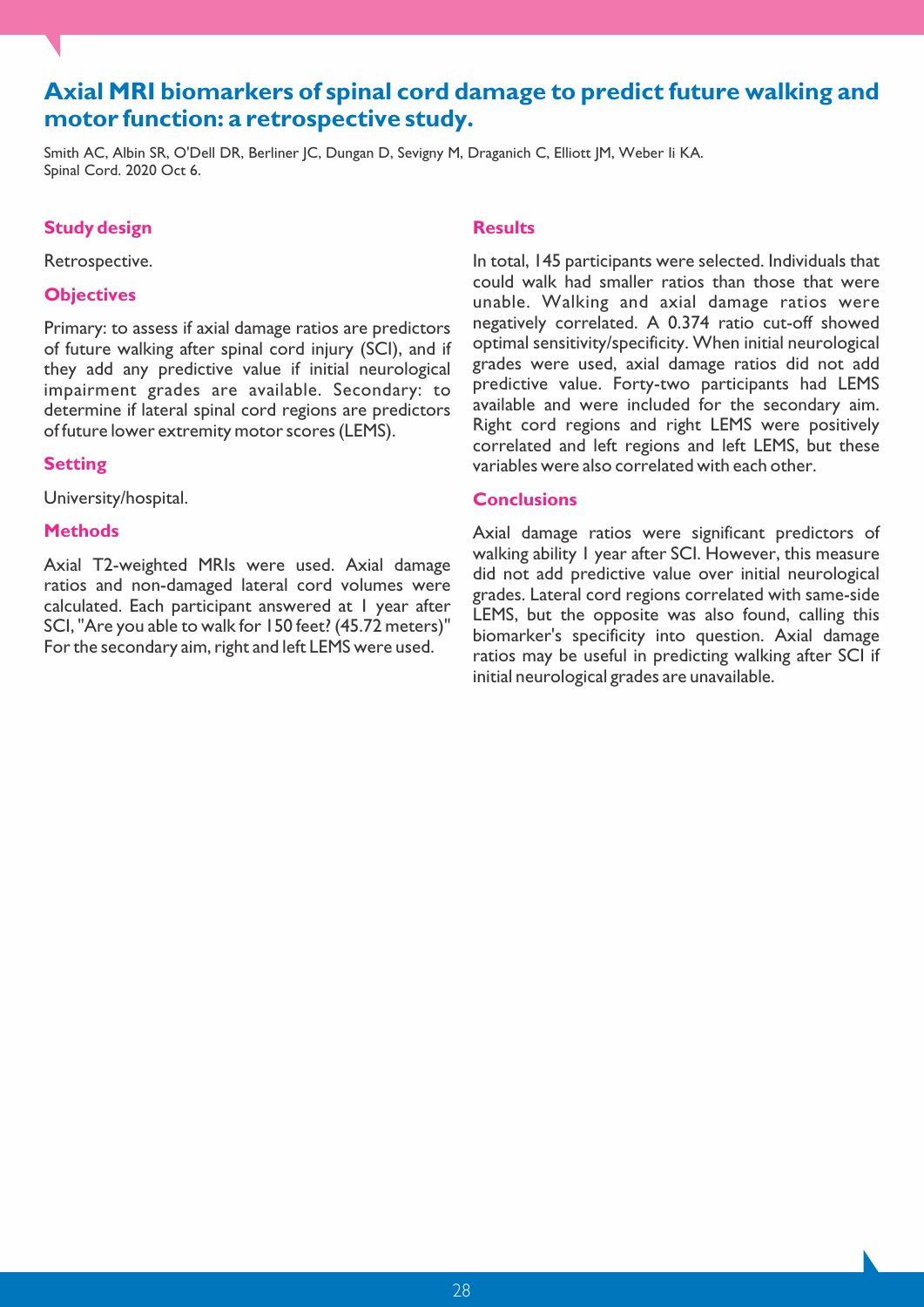## **A prediction model of functional outcome at 6 months using clinical findings of a person with traumatic spinal cord injury at 1 month after injury.**

Ariji Y, Hayashi T, Ideta R, Koga R, Murai S, Towatari F, Terashi Y, Sakai H, Kurata H, Maeda T. Spinal Cord. 2020 Nov;58(11):1158-1165.

#### **Study design**

Retrospective statistical analysis of database.

#### **Objectives**

Prediction of the Spinal Cord Independence Measure version III Total Score (SCIM-TS) at 6 months after injury based on physical findings at 1 month after injury is an important index for rehabilitation approach in the recovery phase.

### **Setting**

Spinal Injuries Center, Fukuoka, Japan.

### **Methods**

The study participants were selected from patients with traumatic spinal cord injuries who were registered in the Japan Single Center Study for Spinal Cord Injury Data Base (JSSCI-DB) of the Japan Spinal Injuries Center specializing in spine and spinal cord injuries. Of the 534 participants registered with the JSSCI-DB between January 2012 and October 2018, we retrospectively extracted 137 participants for 6 months after injury, and these participants were included in this study.

#### **Results**

According to multiple regression analysis, SCIM-TS at 6 months after injury could be predicted based on only six variables, i.e., age at injury, three key muscles (C6 wrist extensors, C8 finger flexors, and L3 knee extensors), and two mobility assessments (WISCI and SCIM-item13) (Adjusted R-Squared: 0.83). These six independent variables were significant factors reflecting SCIM-TS at 6 months.

#### **Conclusions**

In rehabilitation after traumatic spinal cord injuries, a simple and reliable prognostic model can help accurately predict the achievable activity of daily living competency to set a goal. In addition, if the procedure is simple, evaluation can be completed in a short period of time, and the physical burden on both treating staff and patients can be reduced.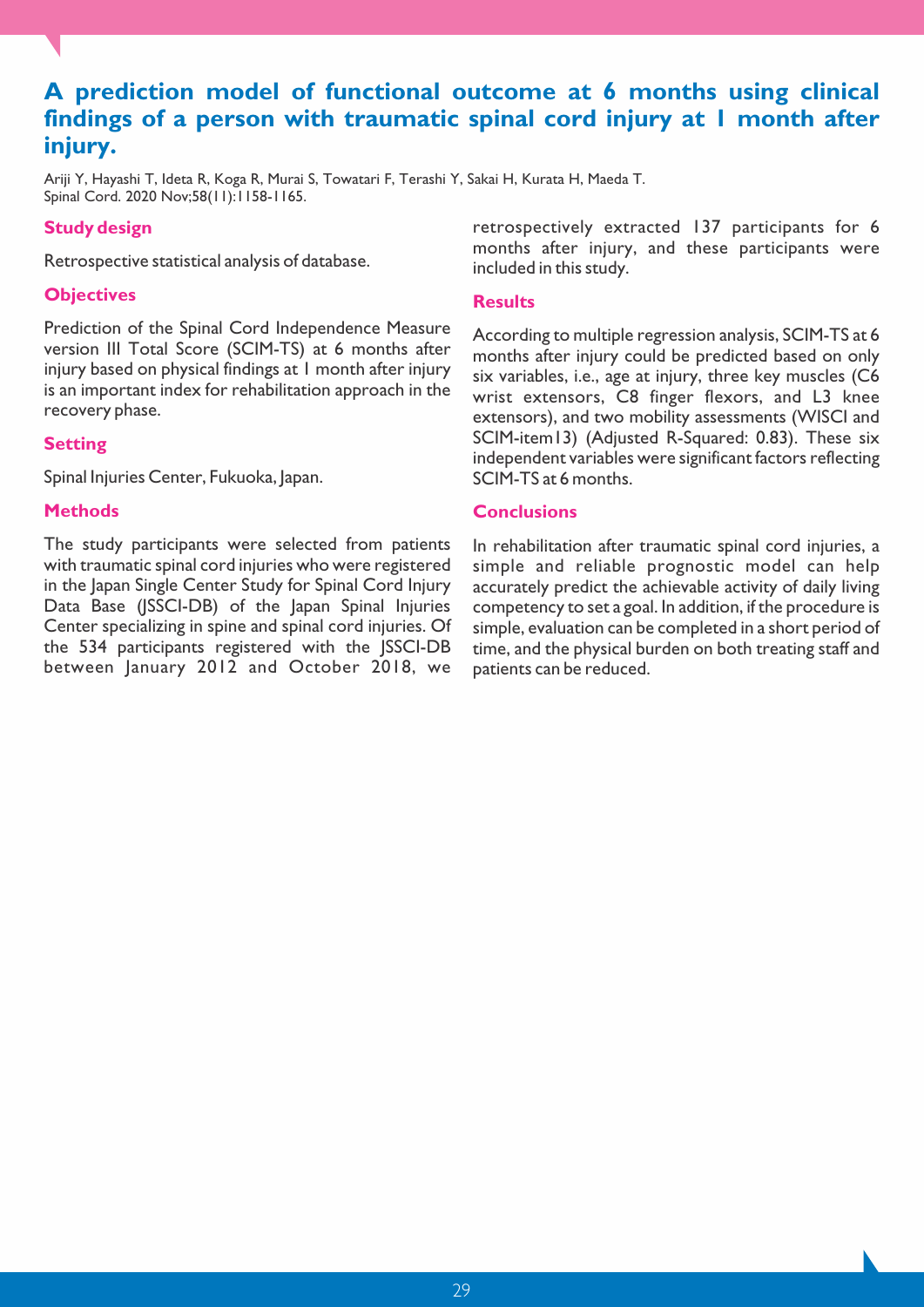## **Predictors of respiratory complications in patients with C5-T5 spinal cord injuries.**

Sampol J, González-Viejo MÁ, Gómez A, Martí S, Pallero M, Rodríguez E, Launois P, Sampol G, Ferrer J. Spinal Cord. 2020 Dec;58(12):1249-1254.

#### **Study design**

Retrospective chart audit.

#### **Objectives**

Describing the respiratory complications and their predictive factors in patients with acute traumatic spinal cord injuries at C5-T5 level during the initial hospitalization.

#### **Setting**

Hospital Vall d'Hebron, Barcelona.

#### **Methods**

Data from patients admitted in a reference unit with acute traumatic injuries involving levels C5-T5. Respiratory complications were defined as: acute respiratory failure, respiratory infection, atelectasis, non-hemothorax pleural effusion, pulmonary embolism or haemoptysis. Candidate predictors of these complications were demographic data, comorbidity, smoking, history of respiratory disease, the spinal cord injury characteristics (level and ASIA Impairment Scale) and thoracic trauma. A logistic regression model was created to determine associations between potential predictors and respiratory complications.

#### **Results**

We studied 174 patients with an age of 47.9 (19.7) years, mostly men (87%), with low comorbidity. Coexistent thoracic trauma was found in 24 (19%) patients with cervical and 35 (75%) with thoracic injuries ( $p \leq 0.001$ ). Respiratory complications were frequent (53%) and were associated to longer hospital stay: 83.1 (61.3) and 45.3 (28.1) days in patients with and without respiratory complications (p < 0.001). The strongest predictors of respiratory complications were: previous respiratory disease (OR 5.4, 95% CI: 1.5-19.2), complete motor function impairment (AIS A-B) (OR 4.7, 95% CI: 2.4-9.5) and concurrent chest trauma (OR 3.73, 95% CI: 1.8-7.9).

#### **Conclusions**

Respiratory complications are common in traumatic spinal cord injuries between C5-T5. We identified previous respiratory disease, complete motor function impairment and the coexistence of thoracic trauma as predictors of respiratory complications. Identification of patients at risk might help clinicians to implement preventive strategies.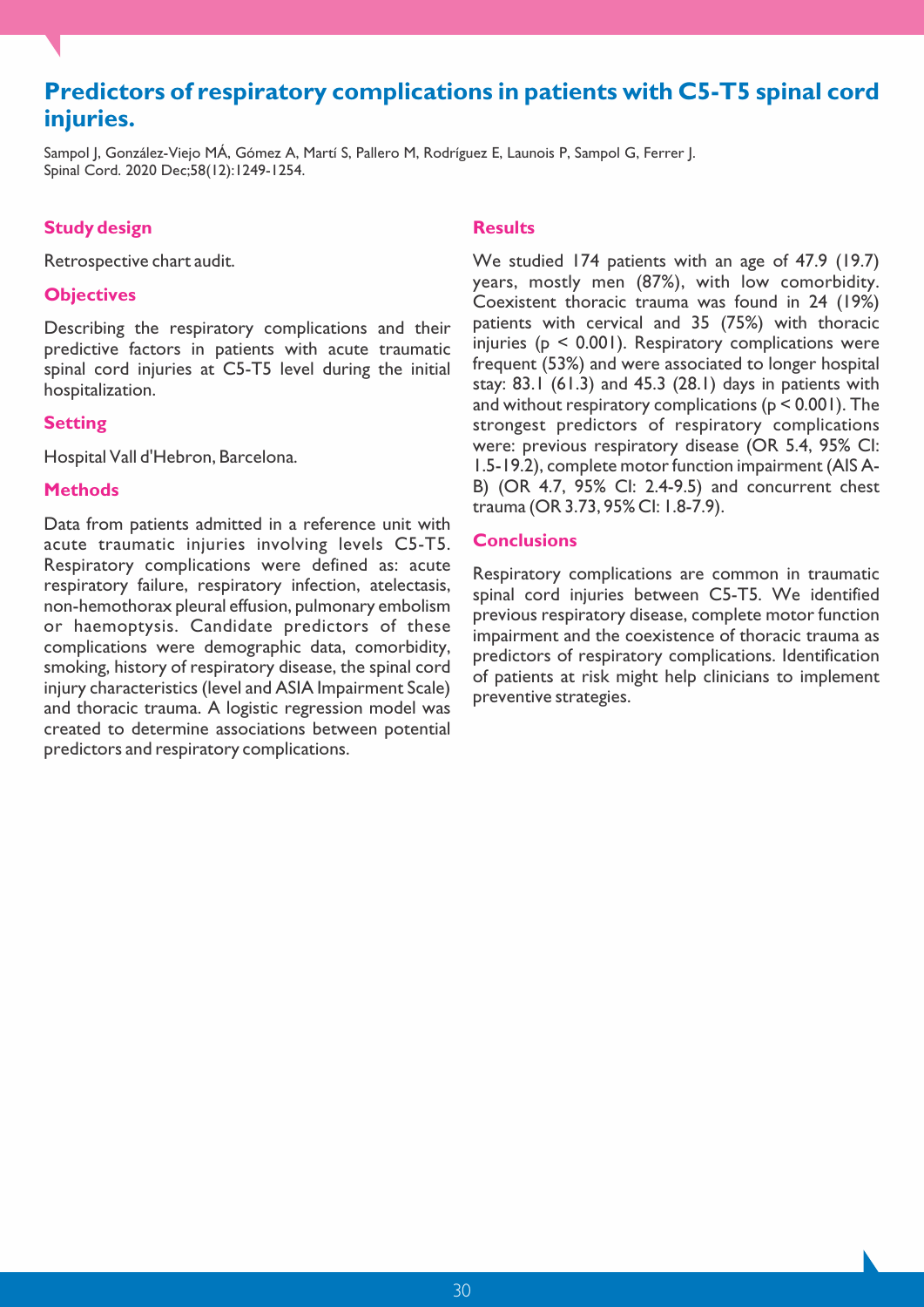## **Is it Possible to Distinguish Cervicogenic Headache from Neck Pain with Cervicospinal Posture? A Single-Blind, Prospective Cross-Sectional Trial.**

Bahar-Ozdemir Y, Ozdemir O. Pain Physician. 2020 Nov;23(6):E687-E694.

#### **Background**

Cervicogenic headache (CEH) is a type of headache that is considered to be originated from the upper cervical spine. There are conflicting results in studies showing changes in the cervical spine in patients with CEH.

#### **Objectives**

We aimed to compare the cervical radiographs of patients with CEH and nonspecific neck pain.

#### **Study design**

A single-blind, prospective study.

#### **Setting**

The department of neurosurgery and physical medicine and rehabilitation in a university hospital.

#### **Methods**

In this cross-sectional study; 45 women with CEH and 45 women with neck pain were involved. The pain assessment of the patients was done by the Visual Analog Scale (VAS), and the disability assessment was tested with the Neck Disability Index (NDI). General cervical lordosis (GCL) and upper cervical lordosis

(UCL) angles were calculated on the lateral cervical xray. Clinical parameters including age, weight, height, pain (VAS), disability (NDI), and disease duration were recorded. Patients with CEH and neck pain were compared. Correlations between GCL, UCL, and pain assessment were analyzed.

#### **Results**

Both groups were demographically similar. There was no significant difference at the lateral cervical x-ray measurements between CEH and neck pain groups (CEH group mean GCL =  $19.2$ , UCL =  $13.6$ ; neck pain group mean  $GCL = 19.1$ , UCL= 14.8). The positive correlation between GCL and UCL in the neck pain group ( $r = 0.453$ ;  $P = 0.002$ ) was not found in the CEH group  $(P > 0.05)$ .

#### **Limitations**

Anesthetic blockade was not used for the diagnosis. Also, the whole spinal alignment was not evaluated.

#### **Conclusions**

According to cervical lateral x-ray, there was no significant difference in posture in patients with CEH and neck pain.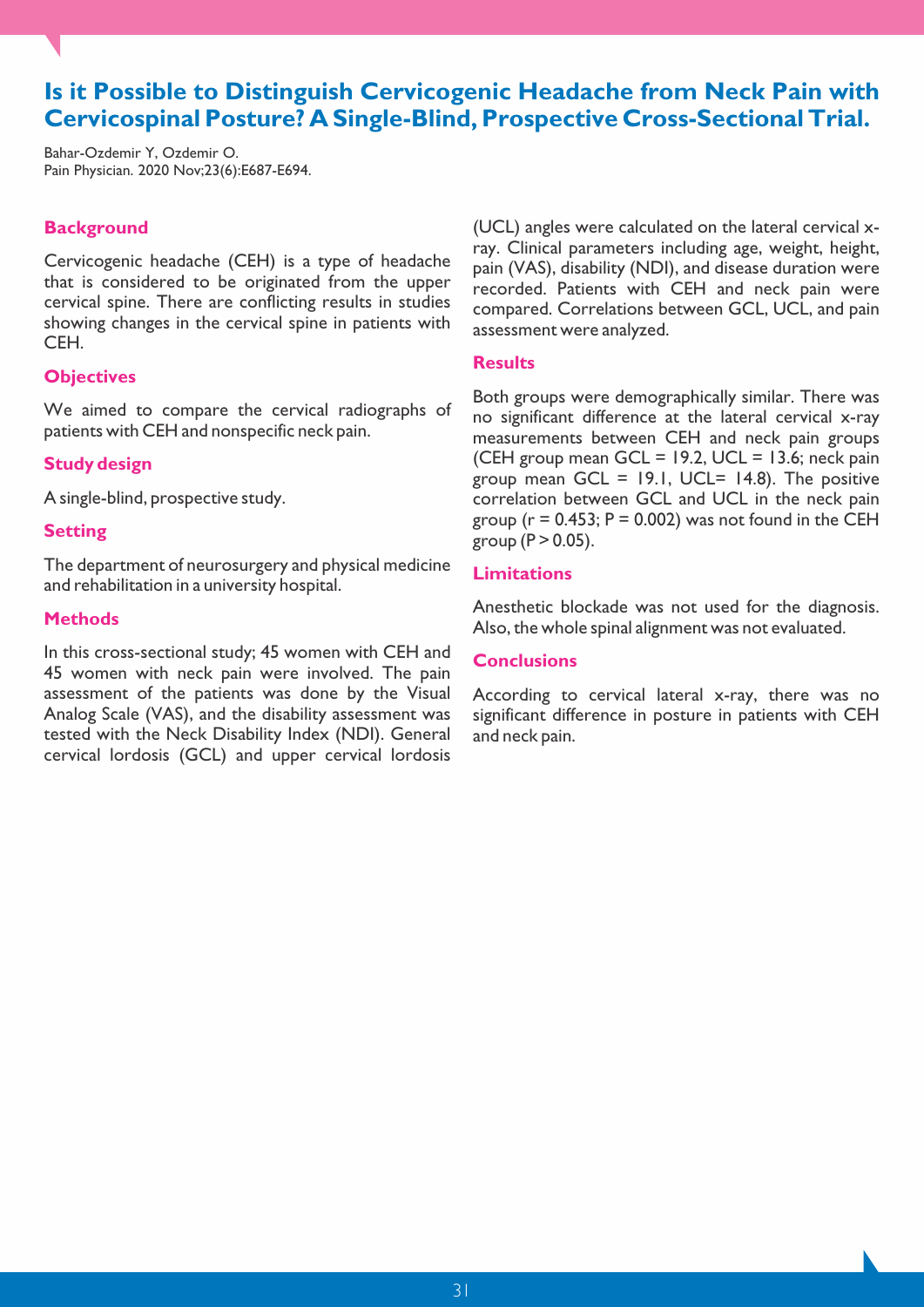## **A Comparison of the Effectiveness of Ultrasound-Guided Versus Landmark-Guided Suprascapular Nerve Block in Chronic Shoulder Pain: A Prospective Randomized Study.**

Saglam G, Alisar DÇ. Pain Physician. 2020 Nov;23(6):581-588.

#### **Background**

Suprascapular nerve block (SSNB) is an effective therapeutic approach for shoulder pain and has been increasingly used by professionals in clinical practice. In the landmark-guided nerve block technique, it could be difficult to determine the exact localization of the suprascapular nerve.

#### **Objectives**

To evaluate and compare the clinical and functional outcomes of ultrasound (US)-guided versus landmarkguided SSNB for the treatment of chronic shoulder pain.

## **Study design**

Randomized, prospective analysis.

### **Setting**

Outpatient physical therapy and rehabilitation clinic.

#### **Methods**

Seventy-two patients with chronic shoulder pain were enrolled into this study. The patients were randomly allocated to 2 groups. Thirty-six patients received US- guided SSNB and 36 underwent landmark-guided SSNB. Initial examinations before injection and for the first week and first and third months postinjection were recorded. Visual Analog Scale (VAS) pain intensity levels, shoulder functions based on the Shoulder Pain and Disability Index (SPADI), and quality of life levels based on the Health Assessment Questionnaire (HAQ) were evaluated at each control.

#### **Results**

Statistically significant recovery was observed in terms of VAS pain levels, SPADI, and HAQ from the first week after injection in both groups, but no significant difference was observed between the groups.

### **Limitations**

The absence of a control group.

#### **Conclusions**

Our results indicate that US-guided SSNB does not potentially offer a significantly greater clinical improvement over landmark-guided SSNB in patients with chronic shoulder pain. Further research is required to establish whether this hypothesis is consistently supported in practice.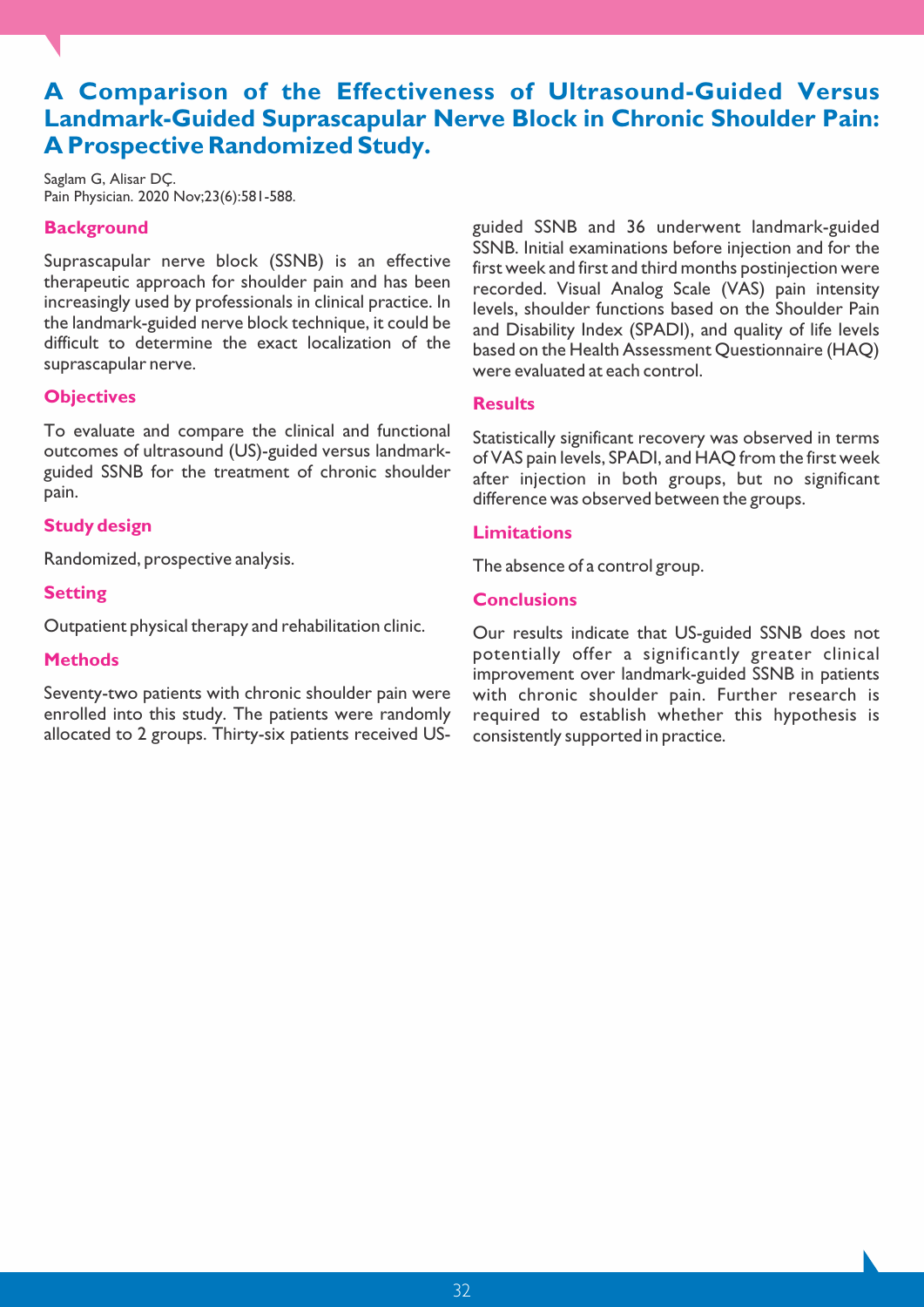## **The Treatment of Topical Drugs for Postherpetic Neuralgia: A Network Meta-Analysis.**

Liu X, Wei L, Zeng Q, Lin K, Zhang J. Pain Physician. 2020 Nov;23(6):541-551.

#### **Background**

Postherpetic neuralgia (PHN) is a neuropathic pain that causes a reduction in patients' quality of life. There are many topical drugs for PHN, including topical lidocaine patch, topical application of capsaicin, and others.

#### **Objectives**

This study aims to compare the efficacy and safety of topical drugs for PHN.

#### **Study design**

Relevant studies were found by systemically searching for terms including "topical" and "Postherpetic neuralgia" in PubMed, Cochrane library, MEDLINE, and EMBASE databases (inception through June 12, 2019). The primary outcome was the percentage of change in the Numeric Rating Scale or the Visual Analog Scale scores from baseline. The secondary outcome was the number of adverse events.

#### **Methods**

The efficacy and safety of topical drugs for PHN was investigated by the pairwise meta-analysis and Bayesian network meta-analysis, applying Revman 5.3, the Stata 14.0 software, and GeMTC 0.14.3.

#### **Results**

Twelve studies met the inclusion criteria, and eligible studies were selected for the ultimate meta-analysis. Our meta-analysis displayed 6 topical drugs for PHN. Lidocaine, high-concentration capsaicin, and aspirin/diethyl ether (ADE) had a higher possibility of bringing pain relief than placebo. Among them, lidocaine had the highest possibility of being the most effective drug for PHN and had the statistical significances compared with diclofenac, highconcentration capsaicin, indomethacin, lowconcentration capsaicin, and placebo, and lidocaine was significantly preferable than other effective drugs in the aspect of safety.

#### **Limitations**

(1) The small number of included studies; (2) a small number of patients and short-term trials in progress, including lidocaine and ADE; (3) both randomized controlled trial and crossover randomized trial were included in our network meta-analysis; (4) only studies published in English were evaluated; (5) lack of head-tohead comparisons of some treatments; (6) different measurement methods were used in different trial, which may cause deviation; and (7) with the lack of cycles in the included trials, the inconsistency factors cannot be calculated, and node-splitting method cannot be performed in our network meta-analysis to check the inconsistency.

#### **Conclusions**

Compared with other topical drugs, lidocaine was the most effective and most tolerable drug to be recommended for PHN.